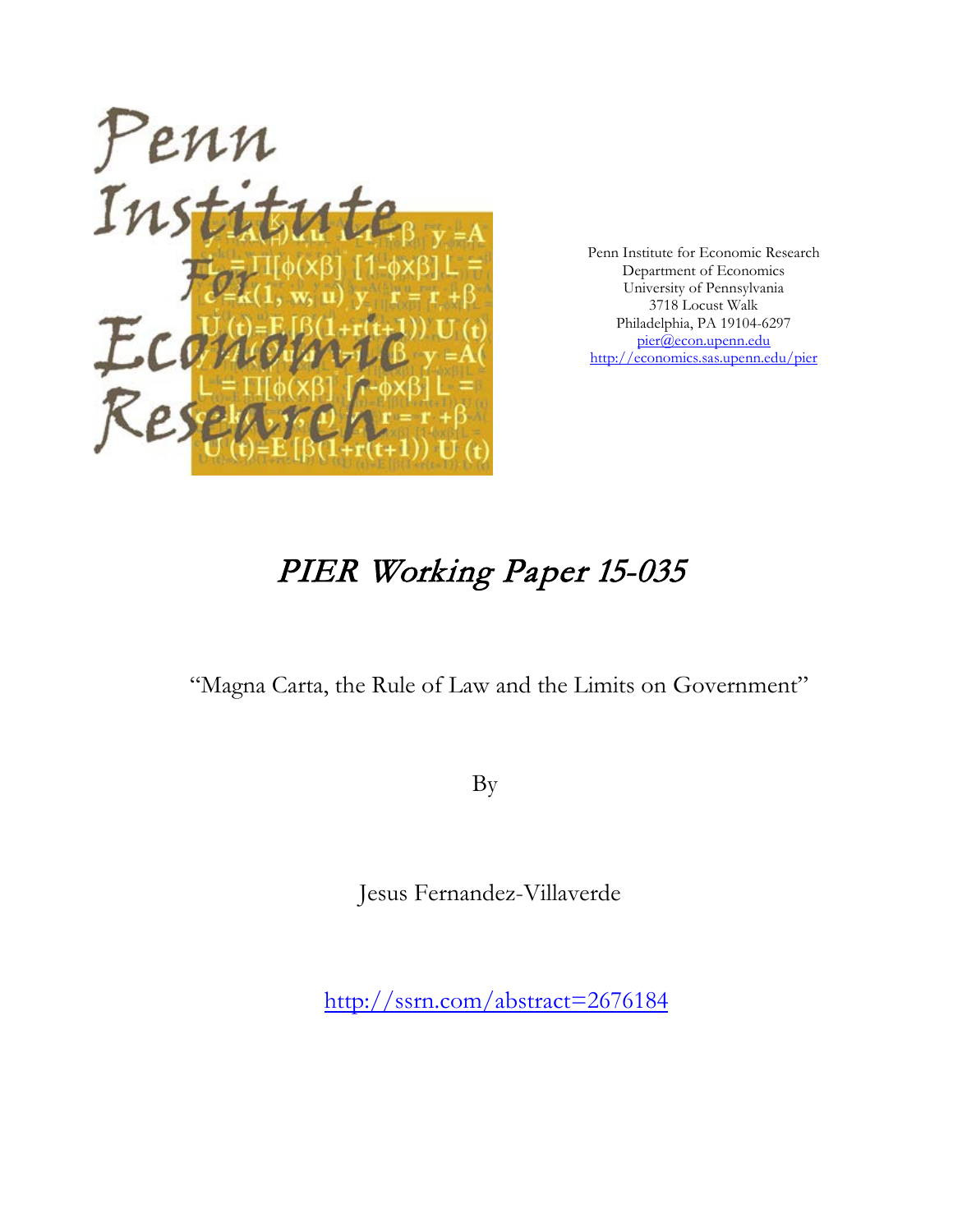# Magna Carta, the Rule of Law, and the Limits on Government

Jesús Fernández-Villaverde

University of Pennsylvania

October 15, 2015

#### Abstract

This paper surveys the legal tradition that links *Magna Carta* with the modern concepts of the rule of law and the limits on government. It documents that the original understanding of the rule of law included substantive commitments to individual freedom and limited government. Then, it attempts at explaining how and why such commitments were lost to a formalist interpretation of the rule of law from 1848 to 1939. The paper concludes by arguing how a revival of the substantive commitments of the rule of law is central in a project of reshaping modern states.

*Keywords*: Rule of Law, Magna Carta, Legal Theory, Limited Government. *JEL classification numbers*: K10, D78, N43.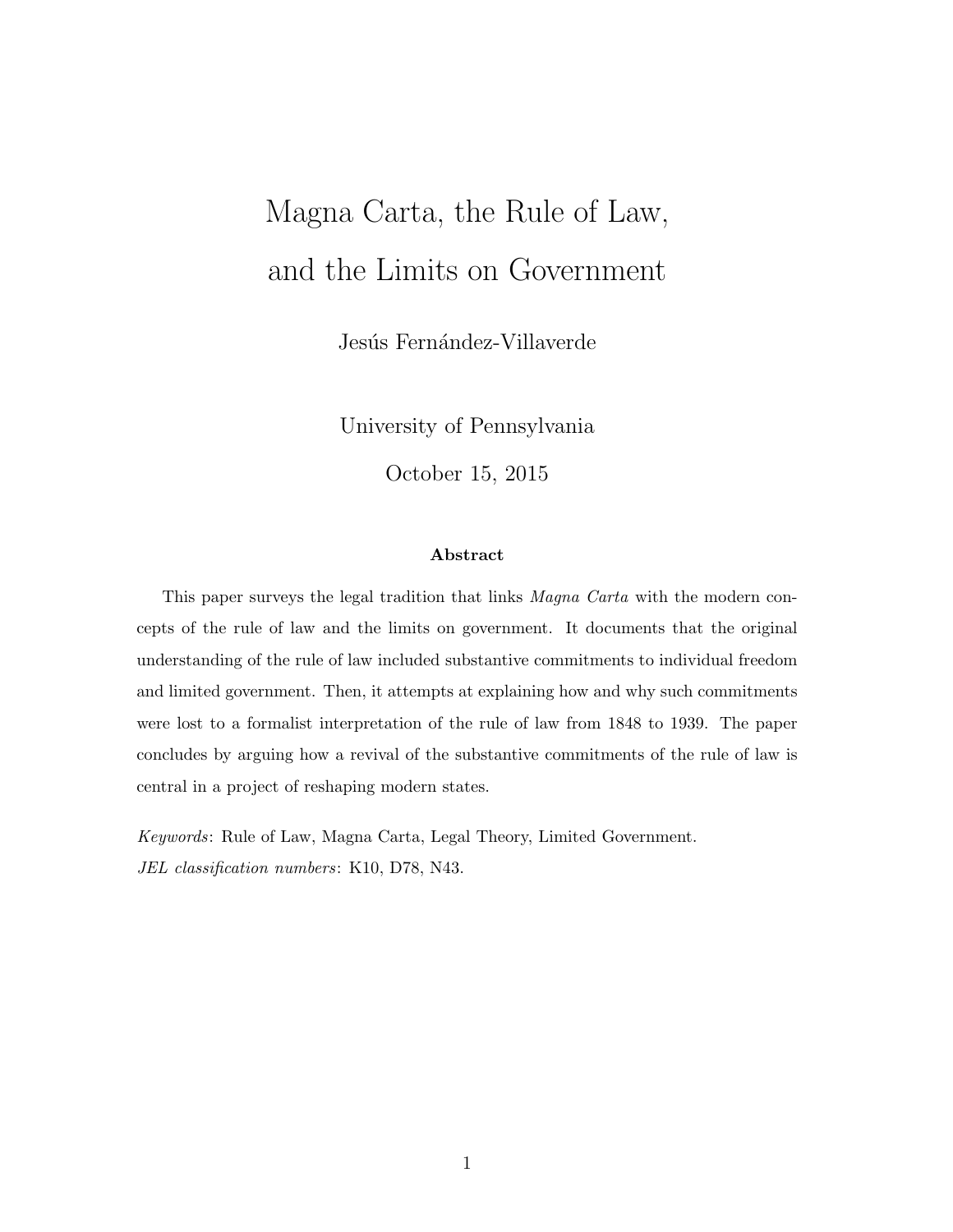Such is the subject matter of legal history in the middle ages where we can follow the rise and progress of law and the rule of law... It was mediaevalists in England, armed with Bracton and the Year Books, who ended Stuart statecraft, and the Constitution of the United States was written by men who had Magna Carta and Coke upon Littleton before their eyes. Could anything be more mediaeval than the idea of due process, or the insertion in an instrument of government of a contract clause? *Pacta sunt servanda*, it seems to say, with the real mediaeval accent. Theodore Plucknett, *A Concise History of the Common Law*

### 1 Introduction

Reading *Magna Carta* is a disconcerting experience. Instead of an eloquent expression of natural rights, such as the U.S. Declaration of Independence, or a well-organized template for institutional design, such as the U.S. Constitution, *Magna Carta* is an archetypical legal document from the Middle Ages. The language, even when translated from Latin into 21st century English, is unfamiliar. The chapters (the numbering of which was a later introduction to ease reading) cluster without a pattern, more the product of the haste with which this  $3,550$ -word sheet of parchment was drafted than of serene reflection.<sup>1</sup> Most of the chapters, in addition, deal with feudal matters of little relevance to anyone except antiquarians. Other chapters, such as those dealing with the Jews, are offensive to contemporary sensibilities. After this reading, it is difficult not to agree with generations of historians who have conceptualized the Great Charter as a *lieu de m´emoire*, an ideological construction that sustains the collective beliefs of the English-speaking peoples in life, liberty, and property, instead of thinking about it as a relevant legal document.

And yet, a perceptive reader cannot but marvel at *Magna Carta*. Beyond the disappointments of looking at the real England of the early 13th century instead of at the Hollywood recreation we have grown accustomed to, one finds in it the foundations of the "rule of law."

<sup>1</sup> Vincent (2012) provides a concise, yet insightful treatment of Magna Carta, the coronation charters that preceded it, and Magna Carta's later role in English history. J. C. Holt's (1965) *Magna Carta* is, nevertheless, still the classic reference.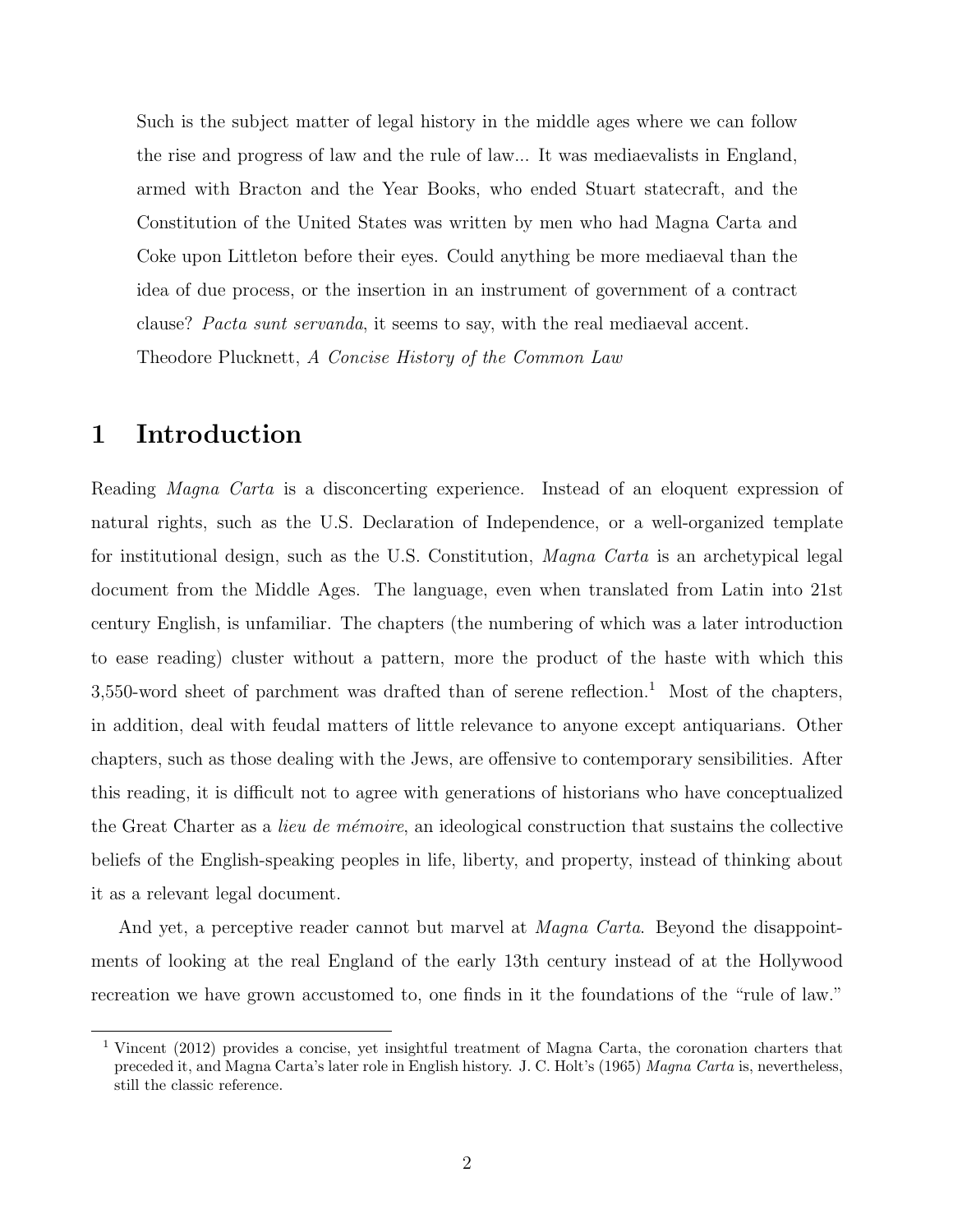As in all permanent texts, the brilliance of *Magna Carta* shines even more brightly thanks to all its shortcomings.

Let us look, for example, at chapter  $17<sup>2</sup>$ 

(17) Ordinary lawsuits shall not follow the royal court around, but shall be held in a fixed place.

This chapter sets up a concise and clear procedural rule: the adjudication of legal disputes cannot occur wherever the King's whim may drive him, but will take place in a predetermined location. What hope of a successful resolution of disputes can we have if we do not even know where they will be adjudicated?

Or what about chapters 30 to 32 and their protection of property rights?

(30) No sheriff, royal official, or other person shall take horses or carts for transport from any free man, without his consent.

(31) Neither we nor any royal official will take wood for our castle, or for any other purpose, without the consent of the owner.

(32) We will not keep the lands of people convicted of felony in our hand for longer than a year and a day, after which they shall be returned to the lords of the 'fees' concerned.

These four chapters are the kernel of legal doctrines of a more general nature. One does not need to be an inventive English barrister to argue that, by analogy with chapter 17, if ordinary lawsuits should be heard in a fixed place, the other rules that govern a judicial process should also be predetermined. For chapter 17 is not defending the supremacy of a concrete physical location (in itself an issue of minor importance), but is an understanding of how an adjudication should proceed according to the principles of natural reason. Indeed, this point is reinforced by chapters 19 and 40 regarding due process and a prompt trial. Similarly, chapters 30 and 31 of *Magna Carta* explicitly mention horses, carts, and wood because they were the most valuable pieces of movable property at the time for a median free man. But the general

<sup>2</sup> http://www.bl.uk/magna-carta/articles/magna-carta-english-translation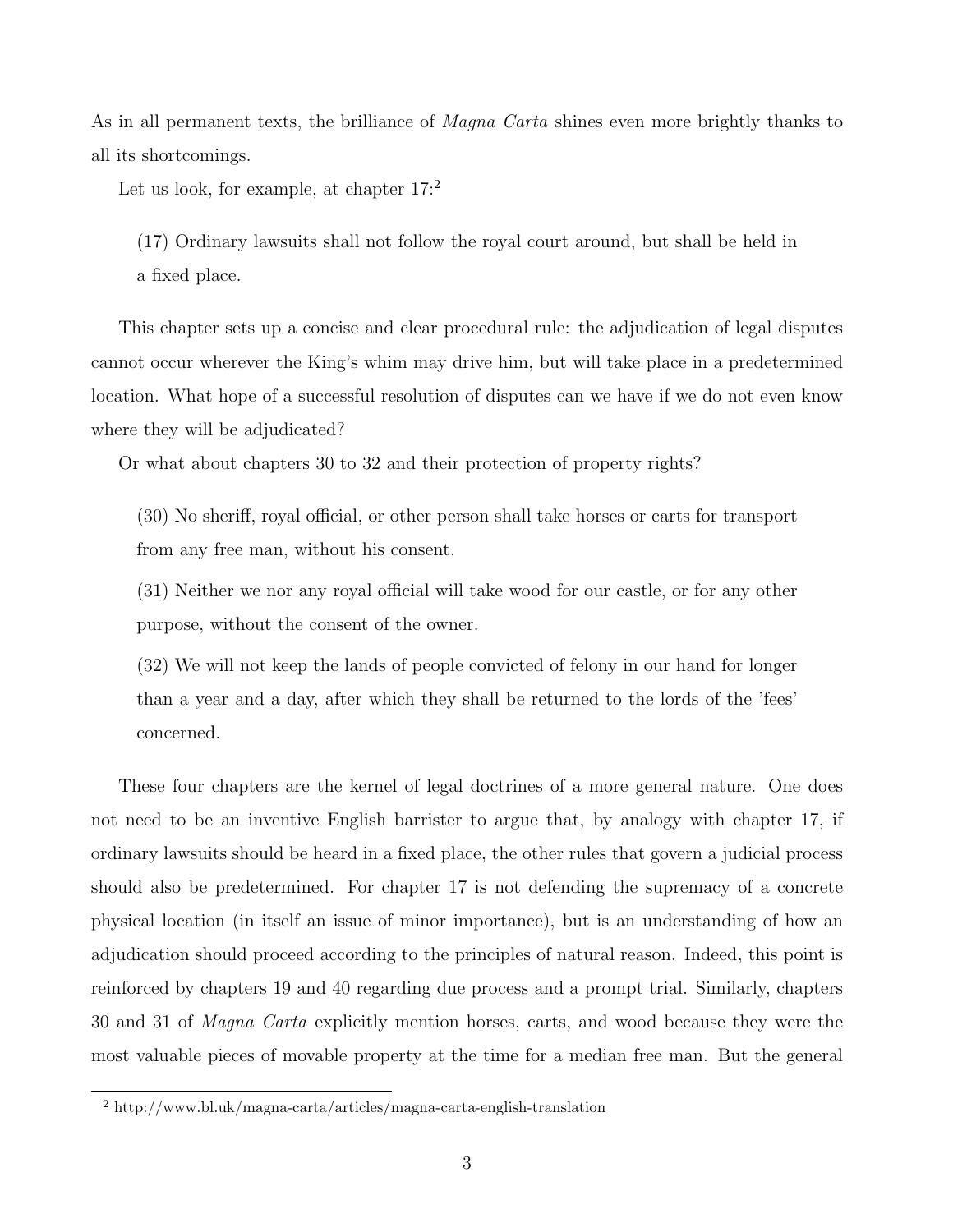principle of respect for property rights, the goal of the Barons in Runnymede, should apply to all movable and immovable property. Historical experience suggests that, once we have ensured the combination of due process and the protection of property rights, the rest of the "rule of law" and, with it, a system of well-ordered liberty, follows.

But what is exactly the "rule of law"? This question is pertinent because, while jurists and politicians nearly unanimously praise this legal principle as a prerequisite for democracy and prosperity, scholars vehemently disagree about the actual content of this rule. As German lawyers love to say, law is full of indeterminate legal concepts (*unbestimmte Rechtsbegriff*). And few concepts seem more indeterminate than the "rule of law."

### 2 The Interpretations of the Rule of Law

A thin interpretation states that the "rule of law" is a technical construction limited to formal conditions without material content. This formalist position is, perhaps, the one held most extensively among contemporary legal scholars (in particular, among those educated in the analytic tradition). Formal requirements (for instance, norms should be clear, prospective, and non-contradictory) are valuable because they allow the law to guide the behavior of the members of society. A lapidary consequence of this view is offered by Raz  $(1979)$ :

The law may, for example, institute slavery without violating the rule of law.

A thick interpretation of the "rule of law" adds to the formal conditions of the thin interpretation a number of substantive commitments, in particular, the respect for individual liberties.<sup>3</sup> As a recent example, in his best-selling book, Bingham (2010) lists the "adequate protection of fundamental human rights" as the fifth of the requirements of the "rule of law" and explicitly rejects the formalist constraints of the thin interpretation.

There are, as well, a full range of intermediate positions, such as Lon Fuller's celebrated eight criteria for legality (Fuller, 1969). Some of those criteria (for instance, the interdiction of

<sup>&</sup>lt;sup>3</sup> The **thin vs. thick interpretation** classification is used by Tamanaha (2004) in a summary of the academic literature on the "rule of law." The taxonomy has become popular among scholars.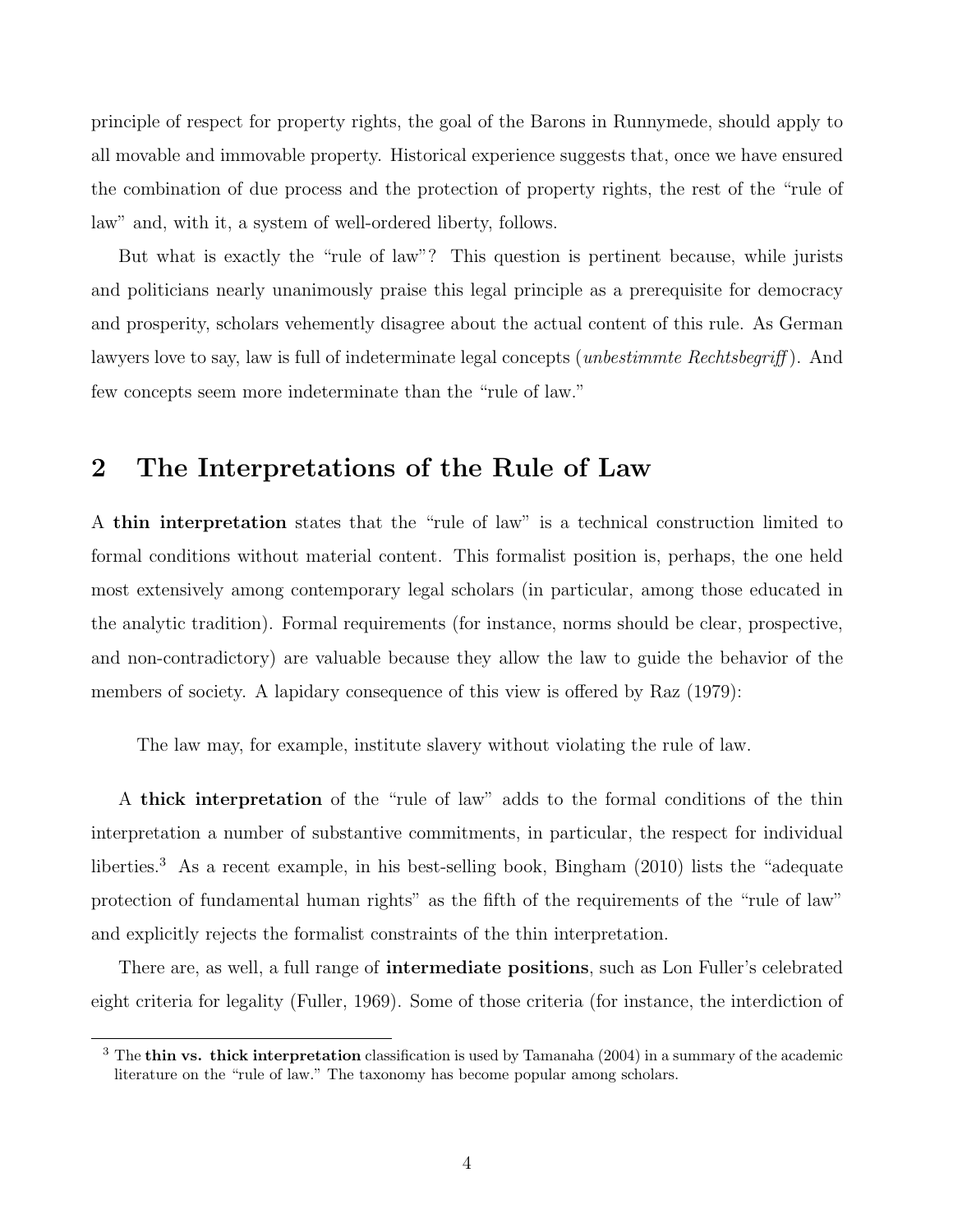unstable legislation) go beyond a minimalist formalism and introduce some limited substantive elements.

In the rest of the paper, I will engage, first, in an archaeology of knowledge to demonstrate that the original understanding of the "rule of law" was the thick interpretation presented above. Second, I will show that there is a clear path linking *Magna Carta* with the modern thick interpretation of the "rule of law." And third, I will defend the thesis that restoring such an interpretation is key to rebuilding limited government in modern societies.

### 3 On the Origins of the Concept of the Rule of Law

The origins of the expression "rule of law" in English are uncertain.<sup>4</sup> The first recorded use of the expression that the Oxford English Dictionary can find is by John Blount. Around 1500, Blount, a kinsman of William Blount, 4th Baron Mountjoy and a fellow at All Souls College, Oxford, translated into English some selected portions of Nicholas Upton's *De Studio Militari* (a forgettable 1447 treatise on heraldry and the military). Blount rendered the Latin *Juris regula* as (using the spelling of his time) the *Rewle of lawe*. 5

Not only did the expression soon become common, but it acquired a role in rhetorical arguments defending the legitimacy (or lack thereof) of an exercise of power. In his *Declaration of August 12, 1642, to All His Loving Subjects*, a few days before raising his standard at Nottingham, the unfortunate Charles I argued that:<sup>6</sup>

The inconveniences and mischiefs which had grown by the long intermission of Parliaments, and by departing too much from the known Rule of Law, to an Arbitrary power.

<sup>4</sup> There is an alternative, although related, use of the same expression that comes from Roman and Canon Law. In particular, medieval Canon Law incorporated principles of legal interpretation called *Regulae Juris*, or "rules of law" (11 in the Decretals of Gregory IX and 88 in the Liber Sextus Decretalium by Boniface VIII; the latter still has applicability in contemporary Canon Law and is an outstanding read).

<sup>5</sup> The full passage reads: *Lawes And constitutcions be ordeyned be cause the noysome Appetit of man maye be kepte vnder the Rewle of lawe by the wiche mankinde ys dewly enformed to lyue honestly*, OED Third Edition, March 2011.

<sup>6</sup> Hart (2003) describes how the English construed their expectations about law and legitimacy during the early Stuart dynasty.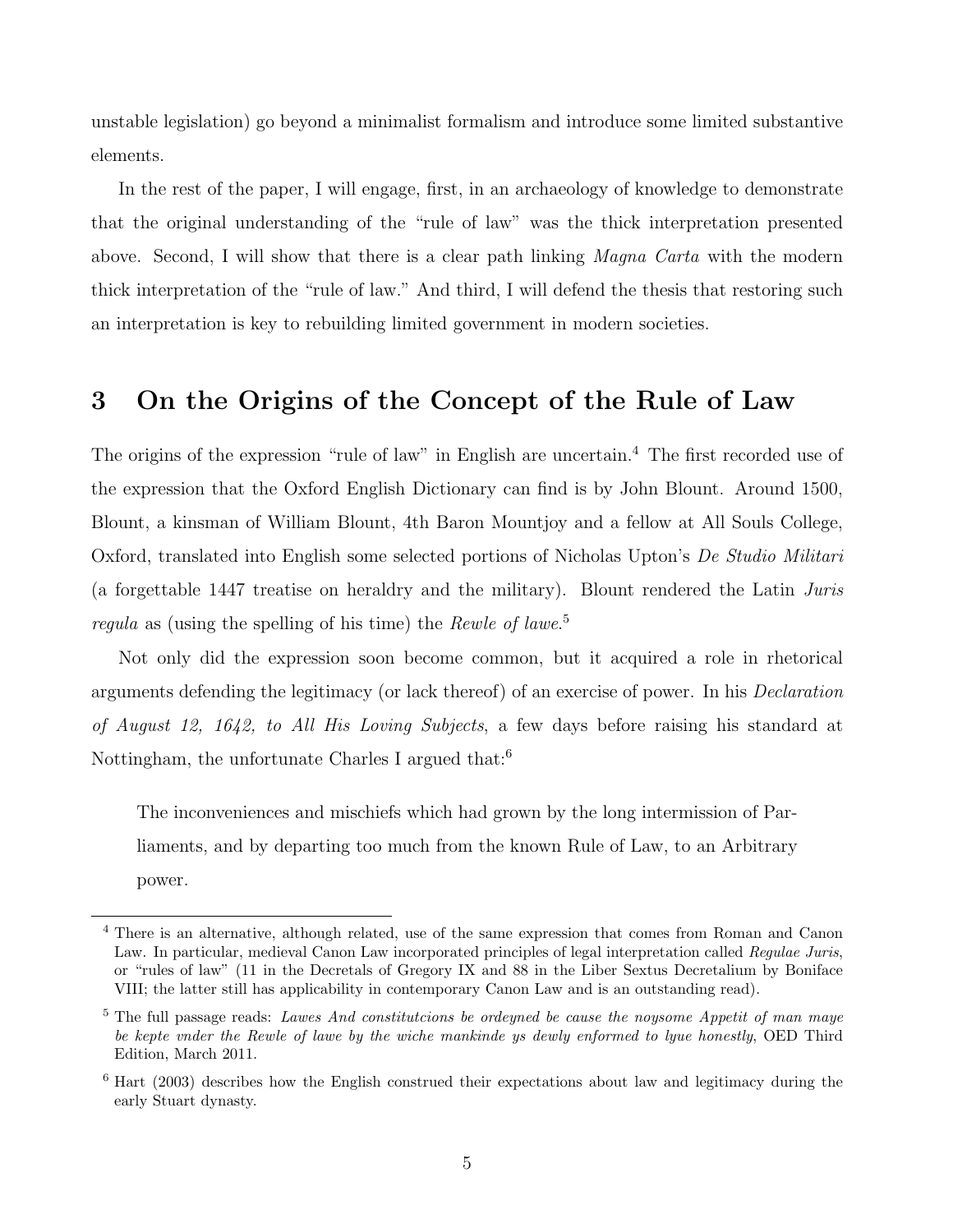#### 3.1 A.V. Dicey

But despite these older uses, the expression "rule of law" only became widely popular after A.V. Dicey (1835-1922) postulated in his classic 1885 treatise, *Introduction to the Study of the Law of the Constitution*, chapter IV, pp. 145-146, that:

Two features have at all times since the Norman Conquest characterised the political institutions of England.

The first of these features is the omnipotence or undisputed supremacy throughout the whole country of the central government...

The second of these features, which is closely connected with the first, is the rule or supremacy of law.

Generations of law students in the English-speaking world studied Dicey's treatise and became so acquainted with these words that the adherence to the idea of the "rule of law" became a badge of professional competence.<sup>7</sup>

But what was the "rule of law" for Dicey? On page 146, the Oxford scholar explains:

This supremacy of the law, or the security given under the English constitution to the rights of individuals looked at from various points of view, forms the subject of this part of this treatise.

That is, the "rule of law," by its very definition, was embodied in a number of English liberties. For Dicey, the law in rule of law was the common law and its protection of individual freedoms.

This substantive understanding of the "rule of law" is often forgotten because Dicey himself added later in the very same chapter IV three concrete contents of the "rule of law": due process, equality under the law, and case law-based protection of liberties (pp. 179-187). While these three interrelated concepts may seem to be, at first sight, procedural mechanisms that push us toward a formalist reading, they must be interpreted instrumentally for several reasons.

<sup>7</sup> There were, nevertheless, discontents. More famously, John Grith (1918-2010) and his students at the London School of Economics remained unconvinced. Griffith suspected that, beyond basic formal procedures, the "rule of law" was nothing but a thin veil to hide the inequities of class domination. See Loughlin (2010).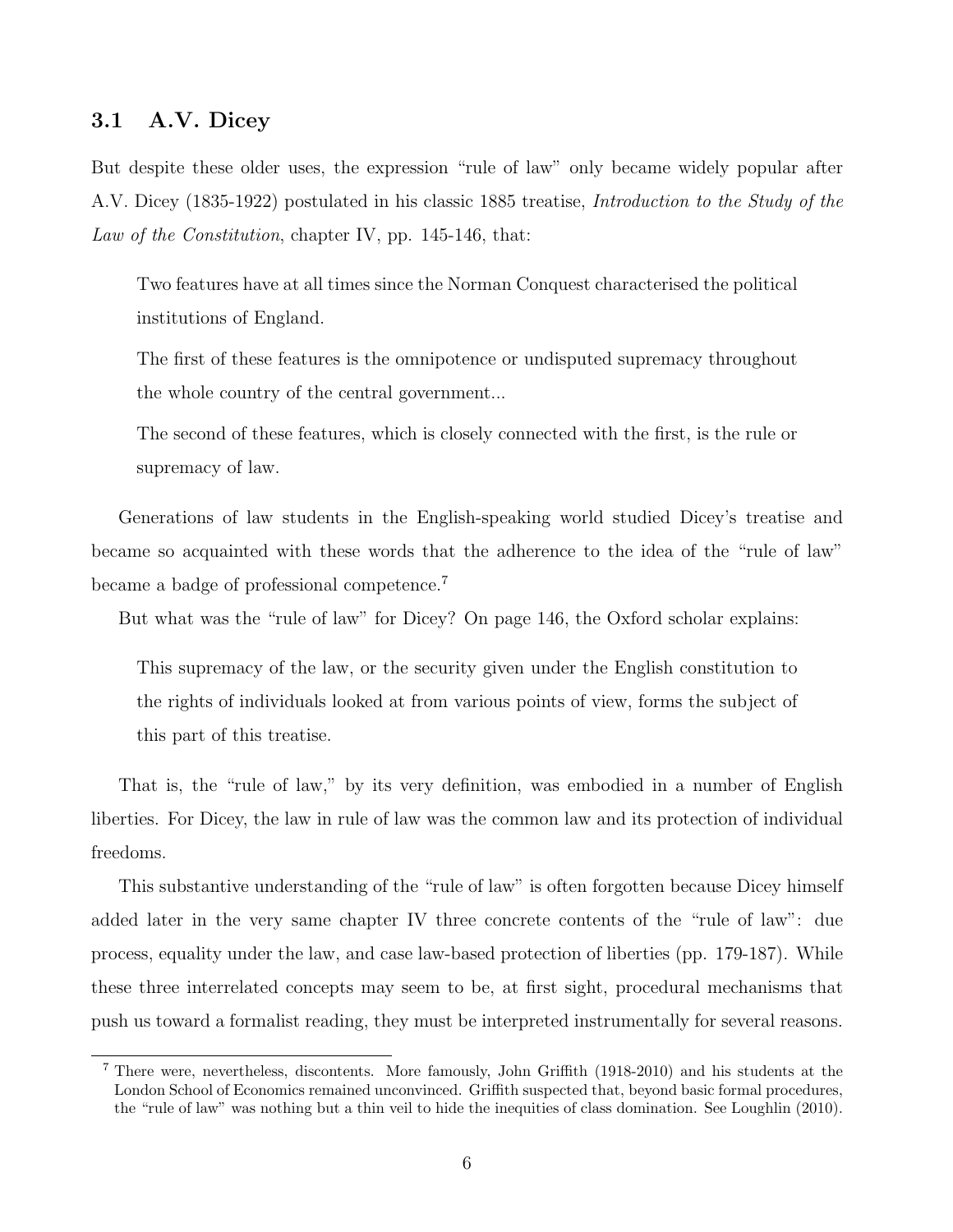First, because it is otherwise hard to understand the structure of Dicey's treatise. For instance, part II of the book under the rubric "The Rule of Law," groups the chapters on the right to personal freedom or the freedom of discussion. Second, because Dicey was a fervent Whig. The product of several generations of Clapham Sect members and radical publishers, Dicey could barely conceive any other political position except that of a solid Liberal Unionist.<sup>8</sup> A common law without English liberties was no common law for Dicey. Due process, equality, and judges were just the means to defend those freedoms. Third, we have Dicey's rather low regard of French administrative law. French administrative legal regulations were more often than not beautiful examples of well-crafted norms that neatly complied with all formalist requirements: transparent, unequivocal, elegant, the products of a rich tradition of superb civil servants. And yet, Dicey vehemently denied that *droit administratif* could achieve the "rule of law."

But Dicey was not inventing new ideas.<sup>9</sup> Instead, his understanding of the "rule of law" follows a tradition where *Magna Carta* stands as a fundamental milestone. In the next section, I will stop three times in the voyage from *Magna Carta* to Dicey. With only three stations, my description will have more gaps than content. I will forget classical legal thought.<sup>10</sup> I will forget, as well, about the legal tradition outside the English-speaking world (and there they go, with the stroke of a digital pen, from Saint Thomas Aquinas' *Treatise on Law* to Montesquieu's *De l'esprit des lois*, passing through the School of Salamanca and Hugo Grotius).<sup>11</sup> My three

<sup>&</sup>lt;sup>8</sup> This point was well understood by John Griffith, whom we introduced in footnote 7. As he put it during the Seventh Chorley Lecture at the London School of Economics, the "rule of law" was "a fantasy invented by Liberals of the old school in the late-19th century and patented by the Tories to throw a protective sanctity around certain legal and political institutions and principles which they wish to preserve at any cost" (Grith, 1979). One may disagree with Grith's judgment of the consequences for human welfare of the "rule of law," but he is on the money in terms of recognizing the inherent substantive commitments of Dicey's conception of the "rule of law."

<sup>9</sup> Dicey, for example, mentions W.E. Hearn's 1867 textbook *The Government of England* as a key inspiration for his own work and of the idea of the "rule of law" (see Arndt, 1957). Also, he wrote to his old friend James Bryce (later the British Ambassador to the U.S. and a key actor in laying the foundations of the special relation between the two nations that would shape so much of the 20th century) that his book "contains some things (very few I own) which it were absurd to call original but which I think have been hardly said expressly before" (cited by Cosgrove, 1980, p. 68).

<sup>&</sup>lt;sup>10</sup> There was a not-so-remote time, before the atrocities committed in the name of modern pedagogy replaced actual knowledge with banal self-indulgence, when a lawyer was supposed to have read Aristotle's *Politics* and Cicero's *On the Laws* or, at the very least, to pretend he had.

<sup>&</sup>lt;sup>11</sup> Nothing further from my intention than to imply any peculiarities of the English. As Vincent  $(2012)$  wittily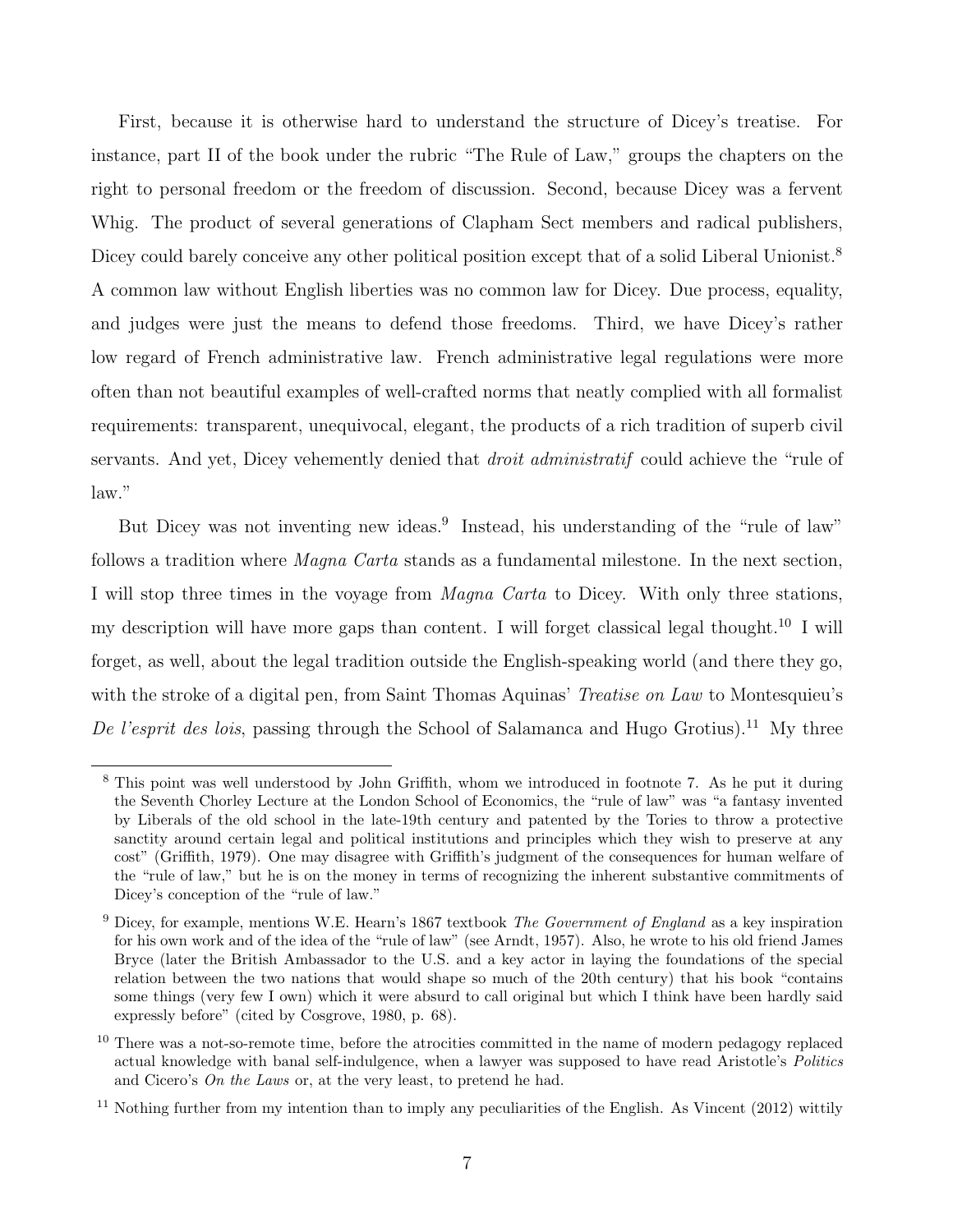stops are selected as illustrations of the argument, even if that means leaving behind some more familiar names such as John Fortescue (c.1394-c.1480) or Michael Oakeshott or notable events such as the *Bill of Rights* of 1689 or *Entick v. Carrington*. The usual flimsy excuse of space constraints can be here vindicated with fairness: it would require an inordinate amount of pages (and an expertise I sorely lack) to deal, even perfunctorily, with the ignored topics.

### 4 From 1215 to 1885: Seven Centuries of Tradition

Since at least Roman times, western jurists have conceived of law as well-ordered reason aimed at the common good. While the details of law could change over time, as circumstances evolved and experience accumulated, the essence of legal systems (the *naturalis ratio* that Gaius talks about at the start of his *Institutes*) was permanent. A norm that does not respect those principles cannot be law and, therefore, there cannot be the "rule of law." This idea has resurfaced many times.

### 4.1 Henry de Bracton

Our first port of call is Henry de Bracton (c.1210-c.1268), who wrote just a few years after *Magna Carta*. In his famous *On the Laws and Customs of England* (in Latin, *De Legibus et Consuetudinibus Angliae*), Bracton called the great charter *constitutionem libertatis*, the constitution of liberty. 12.

It is hard to exaggerate Bracton's influence on medieval English law or on the reception of Roman law concepts in Great Britain. Bracton displayed a sophisticated understanding of the "rule of law." First, he contends that the king is subject directly to the law, for law makes him king, and indirectly to his earls and barons, who check his power:

The king has a superior, namely, God. Also the law by which he is made king. Also his curia, namely, the earls and barons, because if he is without bridle, that is without law, they ought to put the bridle on  $\lim^{13}$ 

remarks about the success of *Magna Carta* under Henry III, "England's liberties were won from a nine year-old Angevin king, provoked by a French invasion, and confirmed under the seal of an Italian cardinal."

<sup>12</sup> Volume 3, p. 35, available at http://bracton.law.harvard.edu/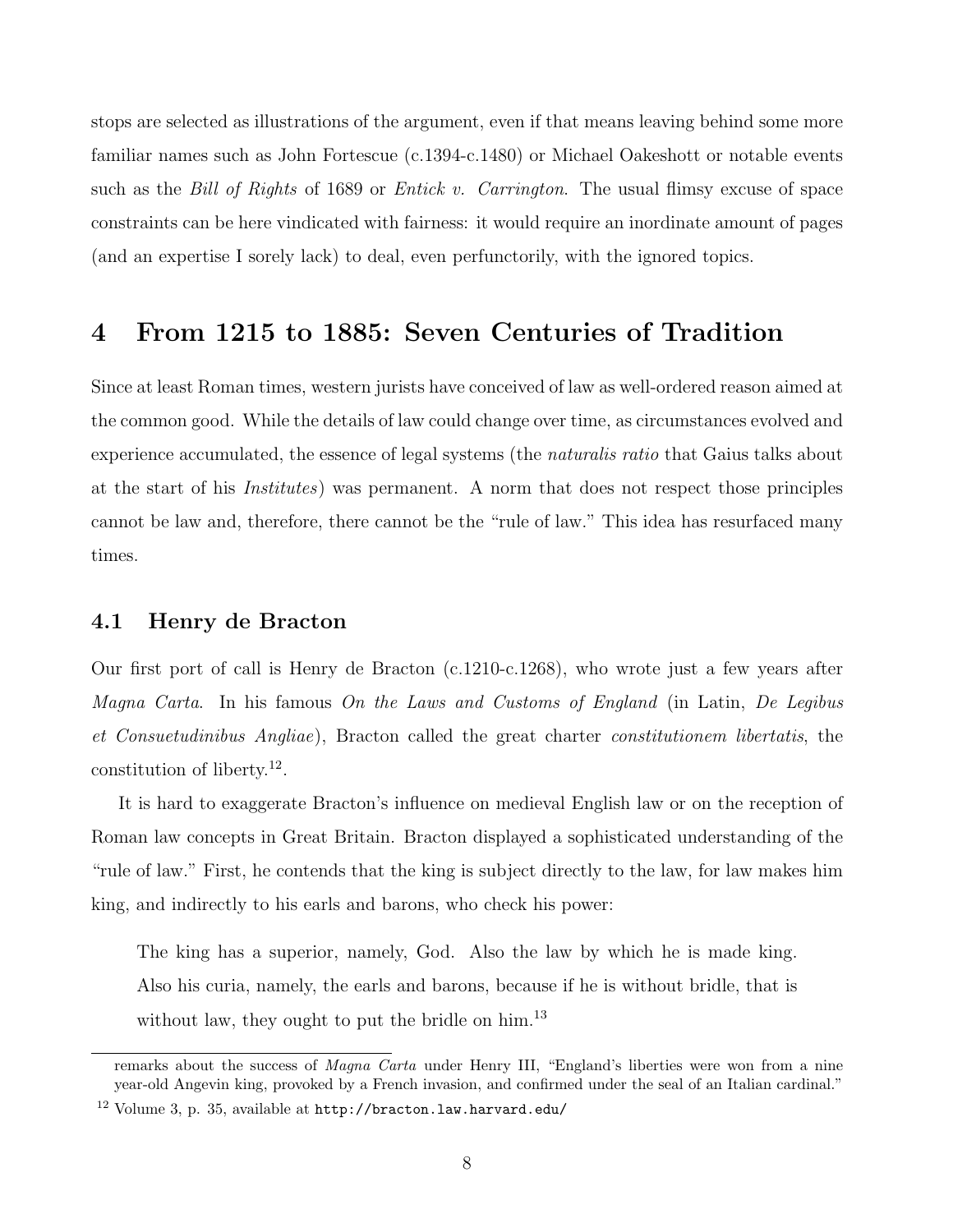Second, Bracton states that this sovereignty of the law interdicts arbitrariness:

for there is no rex where will rules rather than  $ex.^{14}$ 

Two points are fundamental to interpreting Bracton. First, for Bracton, the sentence at the start of the first quote (*The king has a superior, namely, God*) is not a mere concession to the religious predispositions of his time. An invocation to a deity was a call to natural law, with its rich tapestry of moral and efficacy requisites that territorial rulers were bound to respect.<sup>15</sup> Second, for the jurist in the Middle Ages, law was found, not created. Rules could compile it, clarify it, publish it. Judges could adapt it to new circumstances. Legal scholars could explore its implications. But none of them could create law and, much less, eliminate its moral constraints. The law's "bridle" was, for Bracton, much more a constraint than any of us, educated in a world of hyperactive legislatures and a positivist Zeitgeist, can appreciate (this is a point made both by Hayek, 2011, and by Reid, 2004).

### 4.2 Sir Edward Coke

Our second stop on the path from *Magna Carta* to Dicey is Sir Edward Coke (1552-1634). Coke, baptized by Hayek in *The Constitution of Liberty* as "the great fountain of Whig principles," transformed *Magna Carta* into the cornerstone of the reassertion of the power of the English Parliament against the Stuart dynasty. Coke, with little regard for historical accuracy, considered *Magna Carta* an authoritative declaratory document of immemorial English liberties and reinterpreted much of its content. For example, in 1604, Coke found in chapter 39 of the original *Magna Carta* a justification for *habeas corpus*. 16

<sup>13</sup> Volume 2, p. 110. I cannot resist quoting the original Latin, which has a poetic rhythm lacking in the translation: *legem per quam factus est rex*.

<sup>14</sup> Volume 2, p. 33

<sup>&</sup>lt;sup>15</sup> In an erudite work, Helmholz (2015) has documented the importance of natural law from the Middle Ages onward both in the training of lawyers and in the court. See, for example, Lord Mansfield's (1705-1793) reasoning in *Somerset v. Stewart* (1772).

<sup>&</sup>lt;sup>16</sup> Chapter 39 of the original version of the charter, still in the Statute books of the United Kingdom, lays down a surprisingly contemporary view of due process: "No free man shall be seized or imprisoned, or stripped of his rights or possessions, or outlawed or exiled, or deprived of his standing in any way, nor will we proceed with force against him, or send others to do so, except by the lawful judgment of his equals or by the law of the land."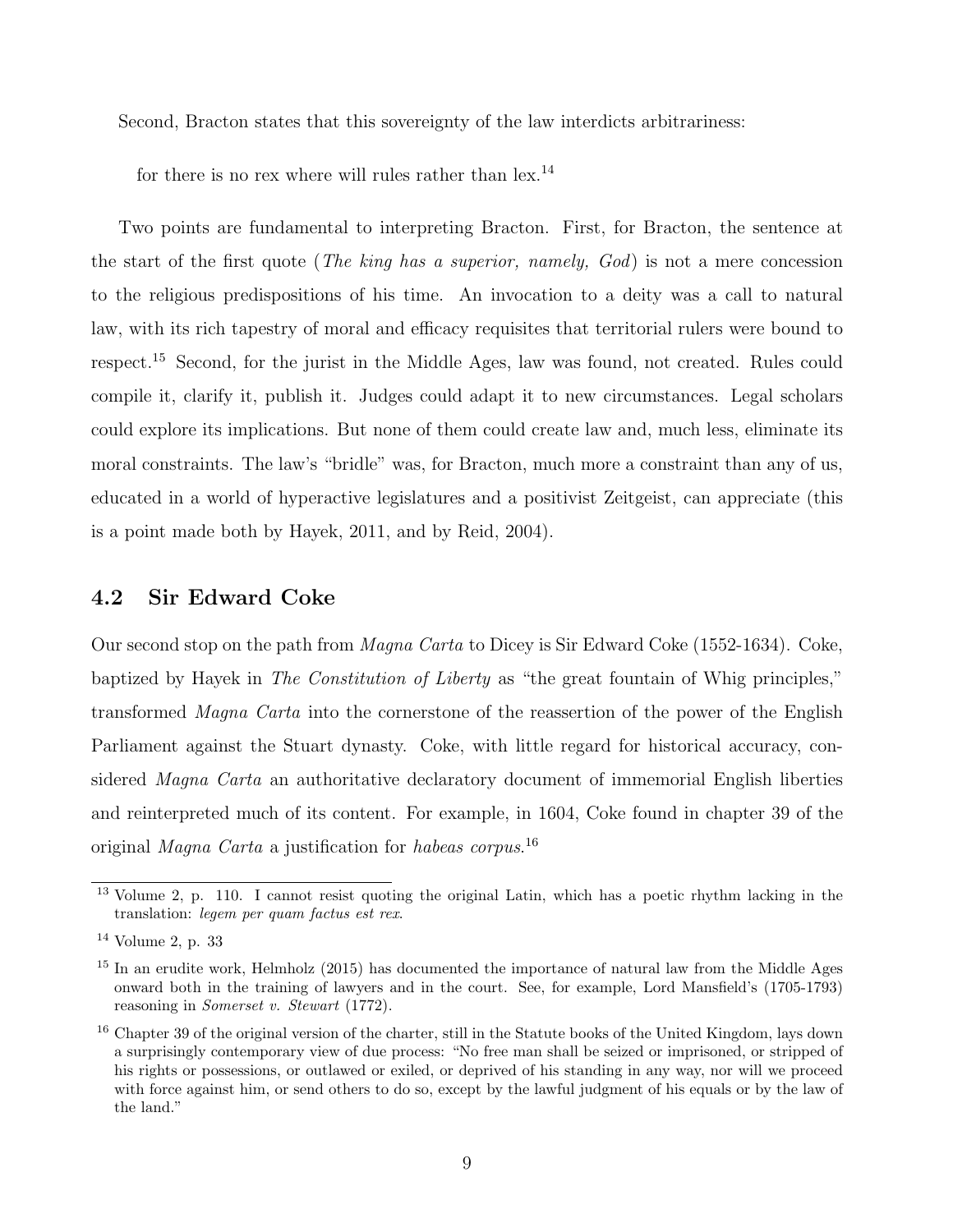Coke deftly articulated his idea of the substantive commitments of the "rule of law"in 1610. In the decision of Dr. Bonham's case, Coke argued:

for when an Act of Parliament is against Common right and reason, or repugnant, or impossible to be performed, the Common Law will control it, and adjudge such Act to be void.

Dr. Bonham's case is, like the concept of the "rule of law," often interpreted from a formalist position. The main argument for Coke's dismissal of the Act of Parliament that empowered the Royal College of Physicians to prosecute Dr. Bonham was the old maxim that *nemo judex in parte sua*: the College could not be both a judge and a party in deciding the fate of Dr. Bonham.

But the interesting part of Coke's decision is that he never limits his wording to this formal requirement. Indeed, Coke makes a much stronger claim (which he later repeated in other cases): a statute could satisfy all formal requirements (i.e., been approved by Parliament following procedure) and yet, by violating the principles implied by "common right and reason," it would be 1) subject to the common law and, thus, 2) void. Even if Coke does not use the expression "rule of law," his understanding of it was thick. More importantly, generations of lawyers in England and North America learned the substance of this idea (although not the expression) from him.<sup>17</sup>

### 4.3 The American Founding

The last station on our trip is the American Founding. The discussion about how the role of the "rule of law" has shaped our national adventure could fill several volumes. Having been educated in a legal system that separates its Kelsian Constitutional Court from the regular

<sup>&</sup>lt;sup>17</sup> Innumerable words have been written about Coke in general and about the Dr. Bonham case in particular. Not all, by far, agree with my interpretation. But the real importance of Dr. Bonham's case, like that of *Magna Carta*, is less about what Coke meant and more about how generations of thinkers read the case. And there is little doubt that, for centuries, the Dr. Bonham case was a fundamental piece in the construction of the classical liberal understanding of the "rule of law" (Stoner, 1992). For example, George Mason cited the Dr. Bonham case in *Robin et al. v. Hardaway et al.* to defend the freedom of some slaves since: "Now all acts of legislature apparently contrary to natural right and justice, are, in our laws, and must be in the nature of things, considered as void." John Marshall was familiar with *Robin et al. v. Hardaway et al.* and other cases in colonial Virginia that hinted at the idea of constitutional judicial review.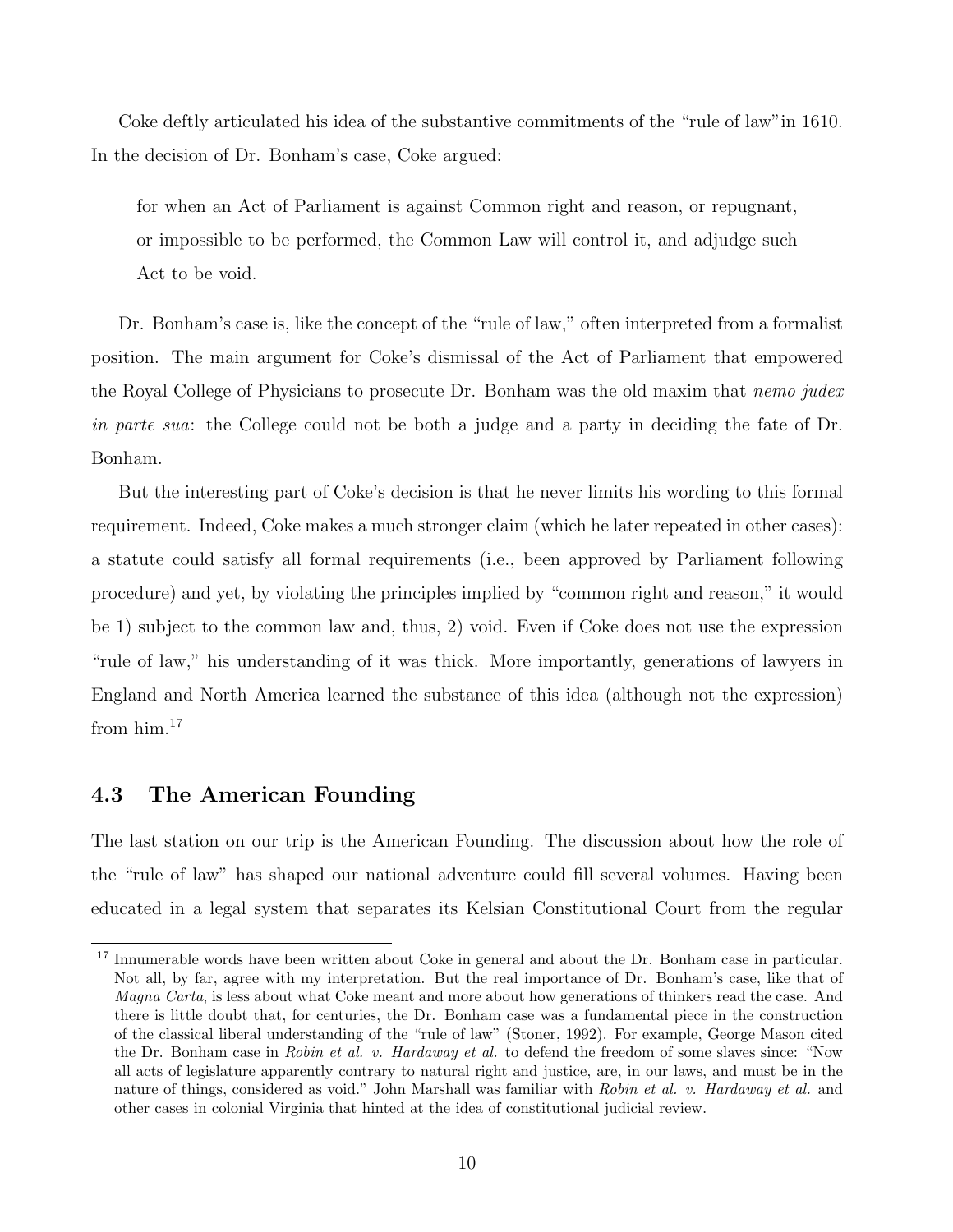jurisdiction, I have, for example, spent an inordinate amount of time thinking about *Marbury v. Madison*, the origins of judicial review, its role with the concept of the "rule of law," and its impact across the world.

In that thinking, I have reached the conclusion that, instead of glossing yet one more time Marshall's words or fighting another battle about Article III of the Constitution, one can profit much from going to the earlier colonial times that framed the actions of Marshall and his contemporaries.

And right at the start of those colonial times, Nathaniel Ward (1578-1652), a pastor and a former barrister, compiled the *Massachusetts Body of Liberties*, adopted by the Massachusetts General Court in  $1641.^{18}\,$  The document starts with:

The free fruition of such liberties Immunities and priveledges as humanitie, Civilitie, and Christianitie call for as due to every man in his place and proportion without impeachment and Infringement hath ever bene and ever will be the tranquillitie and Stabilitie of Churches and Commonwealths.

It is not an accident that these words remind us of the Fourteenth Amendment. Before its evisceration in the Slaughter-House Cases, the expression "privileges or immunities" had a material content in the public understanding.<sup>19</sup>

The first liberty is a concise rephrasing of clauses 30, 31, and 39 of *Magna Carta*:

No mans life shall be taken away, no mans honour or good name shall be stayned, no mans person shall be arested, restrayned, banished, dismembred, nor any wayes punished, no man shall be deprived of his wife or children, no mans goods or estaite shall be taken away from him, nor any way indammaged under colour of law or Countenance of Authoritie, unlesse it be by vertue or equitie of some expresse law

<sup>18</sup> Similar statues were approved in Maryland (1639) and West New Jersey (1676). In my own colony, Pennsylvania, William Penn ordered in 1687 the first printing of the whole text of *Magna Carta* in the Americas.

<sup>19</sup> See Lash (2014) for details on the Fourteenth Amendment and Labbe and Lurie (2005) for the Slaughter-House Cases. The use of the idea of the substantive due process to get around the worst implications of the Slaughter-House Cases decision illustrates the tension inherent in a thin interpretation of the "rule of law." In practice, many supporters of such an interpretation are forced to reintroduce material commitments through fanciful concepts such as substantive due process.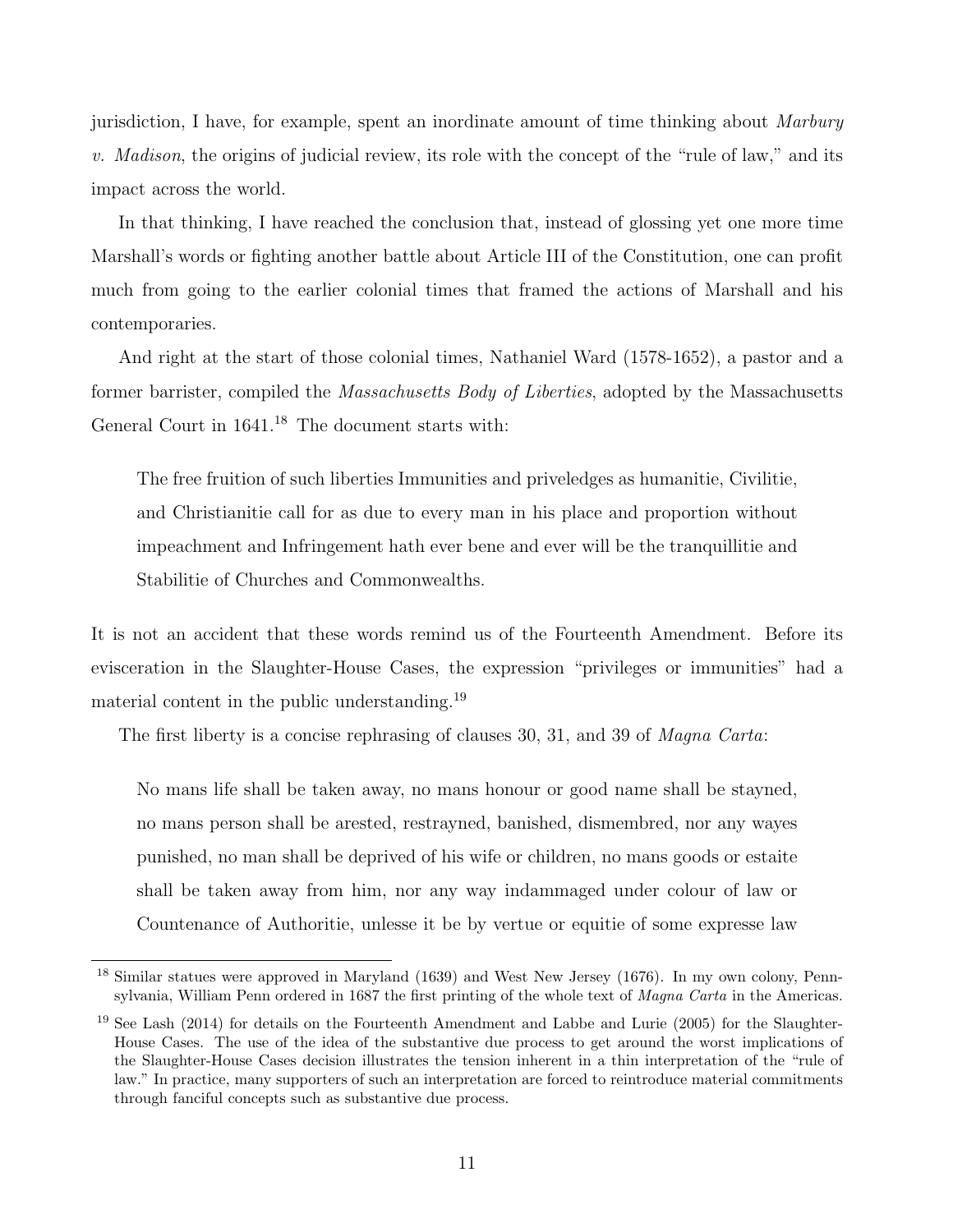of the Country waranting the same, established by a generall Court and sufficiently published, or in case of the defect of a law in any parteculer case by the word of God. And in Capitall cases, or in cases concerning dismembring or banishment according to that word to be judged by the Generall Court.

The second liberty lays out a general principle of equality in front of the law:

Every person within this Jurisdiction, whether Inhabitant or forreiner shall enjoy the same justice and law, that is generall for the plantation, which we constitute and execute one towards another without partialitie or delay.

And the ninth liberty protects economic freedom:

No monopolies shall be granted or allowed amongst us, but of such new Inventions that are profitable to the Countrie, and that for a short time.

Note the words for a "short time," an idea the *Copyright Term Extension Act* of 1988 has missed.

The road from the *Massachusetts Body of Liberties* to the Declaration of Independence, the Constitution, the Bill of Rights, and Marhsall's tenure was long and tortuous, but it was open from the first day English colonists settled in Massachusetts Bay. *Magna Carta*, Bracton, and Coke had started it all.<sup>20</sup>

### 5 Rule of Law v. Rule by Norms

An implication of the legal inheritance I just described is the distinction between the "rule of law" and "rule by norms."<sup>21</sup> "Rule by norm" is an imperative of any modern government, including dictatorships. The sophistication of contemporary life and the complexities of advanced

<sup>20</sup> The classic reference for the influence of *Magna Carta* in North America is still Dick Howard (1968). See Reid (2004) for the understanding of the "rule of law" in the 17th and 18th centuries in the English-speaking world and Pallitto (2015) for the impact of *Magna Carta* on case law.

<sup>&</sup>lt;sup>21</sup> Often, "rule of law" is opposed to "rule by law" (see, for instance, Tamanaha, 2004, p. 92, and also Ginsburg and Moustafa, 2008). I find the latter expression less useful than "rule by norms," Besides being phonetically easier to distinguish from "rule of law," one could possibly imagine a society governed by rules that do not satisfy Fuller's criteria for legality and, yet, can easily be construed as a nation ruled by norms.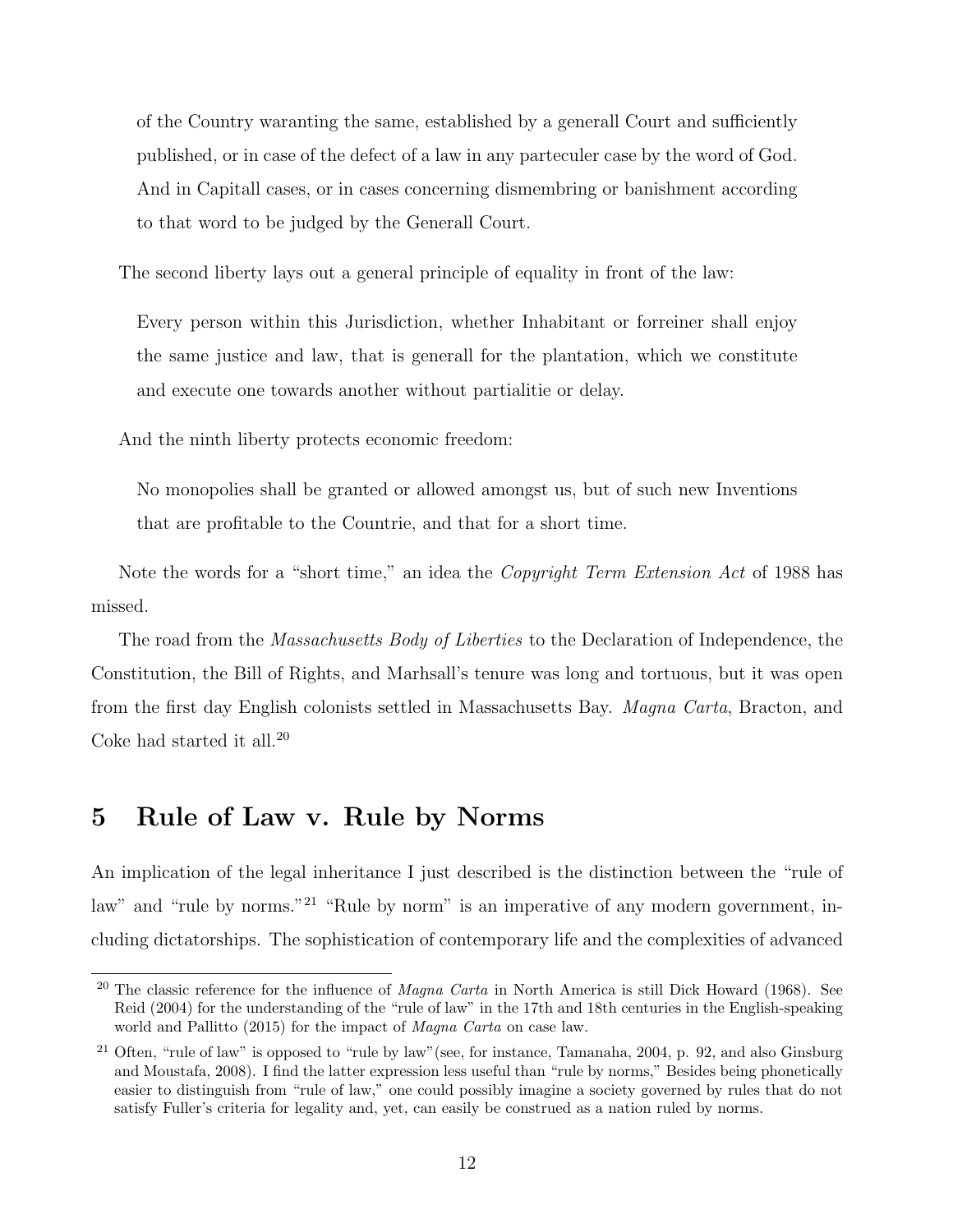technology make it impossible to efficiently run a large organization without norms that satisfy at least several of the formalist requirements of the thin interpretation of the "rule of law" (clarity, non-contradiction, etc.).

An example of my assertion is Franco's Spain starting in the late 1950s. The pressures of modernization and the need to achieve a modicum of legitimacy through economic growth forced the construction, under the auspices of López Rodó -a well-regarded professor of administrative law- of a technically sharp administrative state.<sup>22</sup> Clear procedures were laid down and followed. Civil servants were selected largely on merit. Norms were public, expertly crafted, prospective, and unambiguous.<sup>23</sup> And yet, nothing vaguely resembling the "rule of law" existed in 1960s Spain.

An example of what happens when formal requirements are not followed is Germany between 1933 and 1945. Historians have documented how dysfunctional the national-socialist state was. Standard administrative rules were replaced by delphic principles such as "working towards the Führer." By 1938, the German state was a systemless polycracy: party against state, Wehrmacht against SS, ministry against agency (see Broszat, 1981, and Kershaw, 1993). The resulting administrative chaos seriously handicapped Germany's war performance and accelerated the demise of the regime.<sup>24</sup>

### 6 The Rise of the Thin Interpretation

But i) if the thick interpretation of the rule of law is the product of the illustrious tradition presented in section 4 and ii) we have expressions to deal with the pure formalist content of the "rule of law" such as "rule by norms," why is the thin interpretation of the "rule of law" so popular nowadays? Two reasons are key.

<sup>22</sup> The cornerstone of such reform, the Administrative Procedure Act of 1958 (*Ley de 17 de julio de 1958, de Procedimiento Administrativo*) was so influential that small portions of it are still in the Spanish statute books 40 years *after* the end of Franco's regime.

<sup>&</sup>lt;sup>23</sup> During the first two decades of the dictatorship, many statutes and regulations were kept secret. Vinas (2014) reports the last secret statute he has been able to track down is from 1957.

<sup>&</sup>lt;sup>24</sup> See, for example, O'Brien, 2015, for a description of Germany's mistakes in resources allocation during the war due to mismanagement.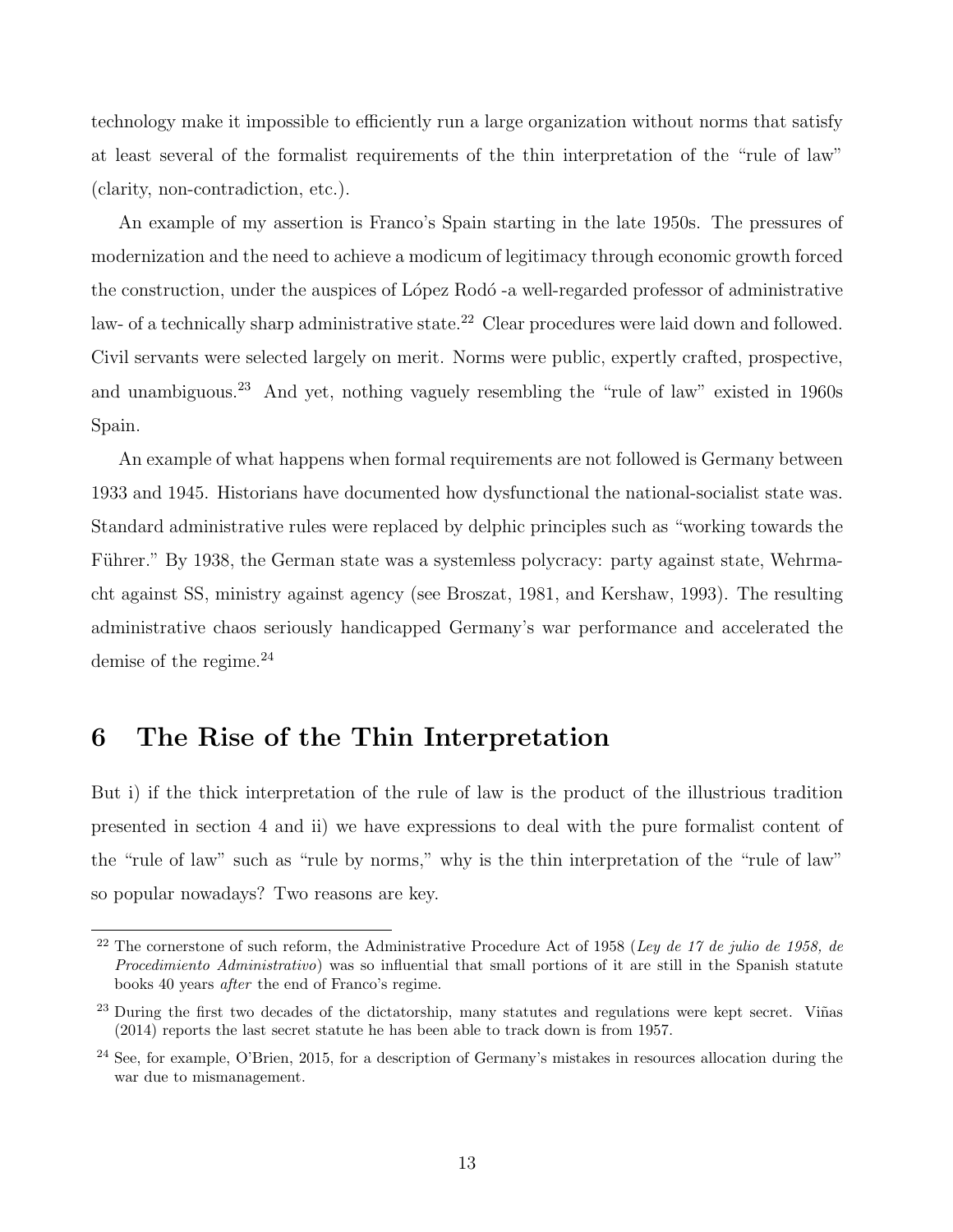#### 6.1 The British Constitution v. the English Constitution

The British constitution of 1776 was not the English constitution of Coke. Instead of the complex system of interlocking checks and balances between the one (the King), the few (the Lords), and the many (the Commons) tempered by the common law, custom, and practices, the Glorious Revolution of 1688 and the subsequent Whig predominance had produced an aggressive and powerful House of Commons. When Sir William Blackstone (1723-1780) insisted on parliamentary sovereignty, he was merely stating a fact, perhaps more forcefully than his predecessors, but not breaking new ground.<sup>25</sup> When *Commentaries on the Laws of England* was published in North America, perceptive colonial lawyers understood that unlimited parliamentary sovereignty was a mortal threat to colonial liberties and self-government (Zweiben, 1990). Even if the problem of sending representatives across the Atlantic Ocean could somehow be managed, the small population of the colonies relative to that of England meant that the British Parliament could rule them without regard to their interests (as it often did with Scotland and Wales, despite the presence in London of members of Parliament from those two nations).

This problem was not theoretical. After 1763, the British Parliament's attempts at asserting its authority in the colonies were met with increasing resistance. Local leaders reacted by claiming their allegiance to the King, as a bulwark against Parliament (a point made by Nelson, 2014, who goes as far as calling the revolt a "royalist revolution"). Constitutionally speaking, no offense was bigger than the Declaratory Act of 1766 (officially, the *American Colonies Act*). It was only after the realization that George III was not the counterbalancing force that colonial elites had hoped for, that independence became an ineluctable choice.<sup>26</sup>

<sup>&</sup>lt;sup>25</sup> Sovereignty goes beyond supremacy. While the later only implies predominance over other powers, the former brings domination over them. Sovereignty is indivisible and, ultimately, unshareable, as the colonials would slowly realize from 1765 to 1776. The move from parliamentary supremacy to parliamentary sovereignty is one of the key steps in the constitutional evolution of the 17th century United Kingdom. Parliamentary sovereignty was defended by the winners of 1688 and opposed both by Tory monarchists such as the Viscount Bolingbroke, who defended the King's traditional prerogatives, and by radicals such as John Wilkes, who feared the unbridled power of an oligarchy-controlled Parliament.

<sup>&</sup>lt;sup>26</sup> Perhaps this explains the vitriolic denunciation of George III in the Declaration of Independence, clearly out of proportion to any fault of the British king, and the absence of any reference to the Parliament (except an elliptic naming of "others"). Since the colonials did not recognize their links to Westminster, they did not have to "declare the causes which impel them to the separation" with respect it.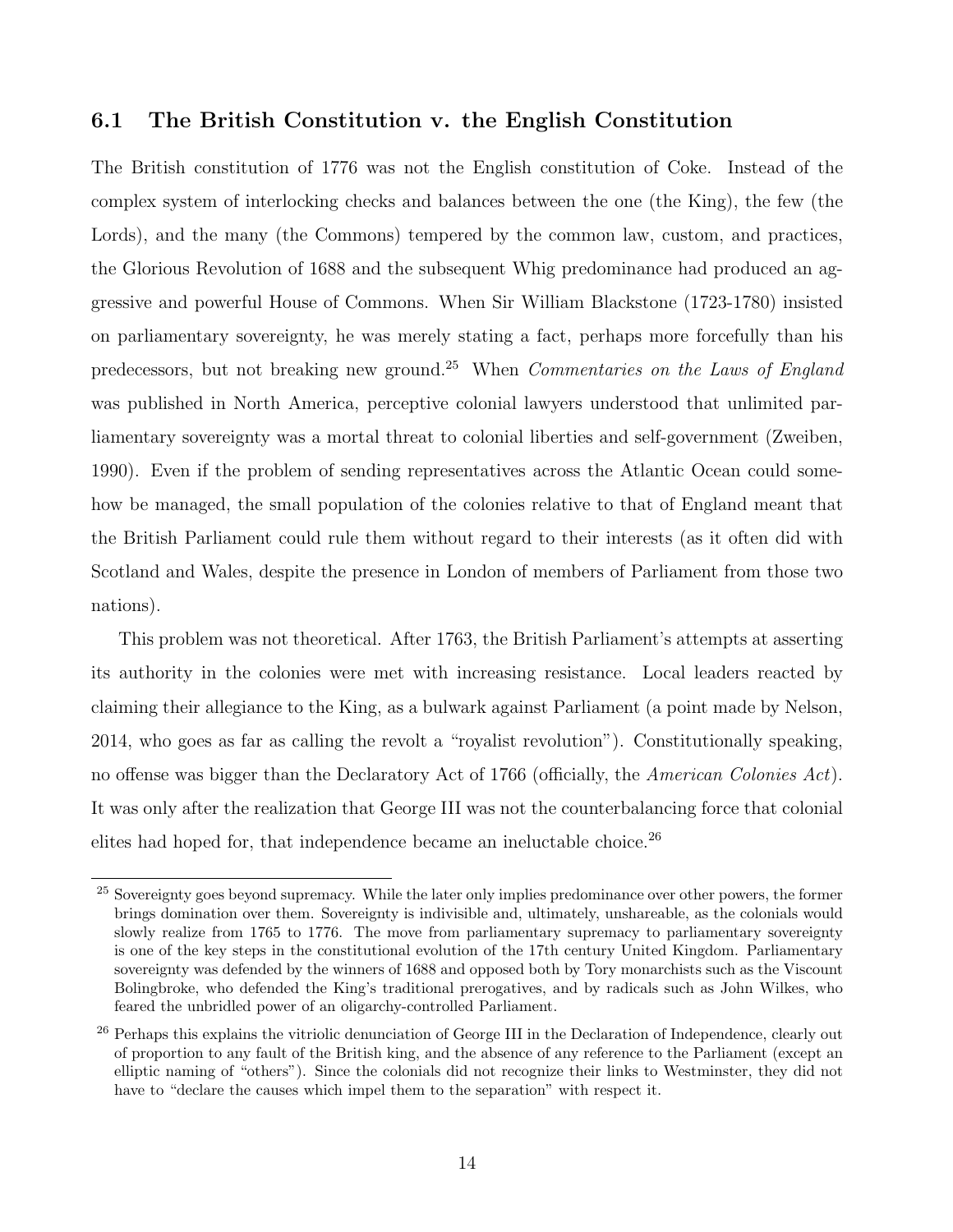But once independence had been achieved and a Congress elected by the people regularly met in Washington, the old concerns about the unrestricted power of a legislature were forgotten. Instead, students of law were attracted to Blackstone's work, undoubtedly the best existing exposition of the common law,<sup>27</sup> or to treatises heavily influenced by it (such as James Kent's 1826 *Commentaries on American Law*). Imperceptibly, the idea of a sovereign legislator, where Westminster was all too easily replaced by Capitol Hill, took hold: the "rule of law" could not be anything more than the rule of statutes approved by Congress, regardless of their material content.<sup>28</sup>

#### 6.2 From a Kantian Rechtsstaat to a Positivist Rechtsstaat

The second reason for the popularity of the thin interpretation of the rule of law comes from Germany and its large influence on legal and political thought of the entire western world between 1815 and 1933.

In the German-speaking world, a cousin of the "rule of law" had been born: the *Rechtsstaat*, the "state of law," but more accurately translated as the "constitutional state" (see Heuschling, 2002, for a comparison of the idea of the "rule of law" and of the *Rechtsstaat*, and Barber, 2010, for a defense of the concept within contemporary legal theory). The word *Rechtsstaat* was a neologism coined in 1798 by J.W. Petersen  $(1758-1815)$ .<sup>29</sup> The term was popularized by Carl Theodor Welcker (1790-1869) and, in particular, by Robert von Mohl (1799-1875) in his 1844 treatise *The Political Science according to the Principles of the Constitutional State* (my translation, in German: *Die Polizei-Wissenschaft nach den Grunds¨atzen des Rechtsstaates*). For its proponents, the *Rechtsstaat* was a Kantian ideal: a commonwealth of free citizens guided by reason. The respect for fundamental rights and for republican self-government was inherent in the idea of the *Rechtsstaat*. When, in 1883, in a letter to one of his ministers, Otto

<sup>&</sup>lt;sup>27</sup> As Abraham Lincoln put it: "[I] never read anything which so profoundly interested and thrilled me." Quoted in Ogden (1932), p. 328.

<sup>&</sup>lt;sup>28</sup> In the United Kingdom, parliamentary sovereignty was the background behind Jeremy Bentham's and John Austin's development of the view of the law as a command issued by the sovereign regardless of any substantive content. Perhaps this explains why the thin interpretation of the "rule of law" became the dominant one among analytic legal theorists.

<sup>29</sup> Petersen wrote under the pseudonym *Placidus* in his 1798 work *Literature on the Theory of State* (*Litteratur der Staatslehre*).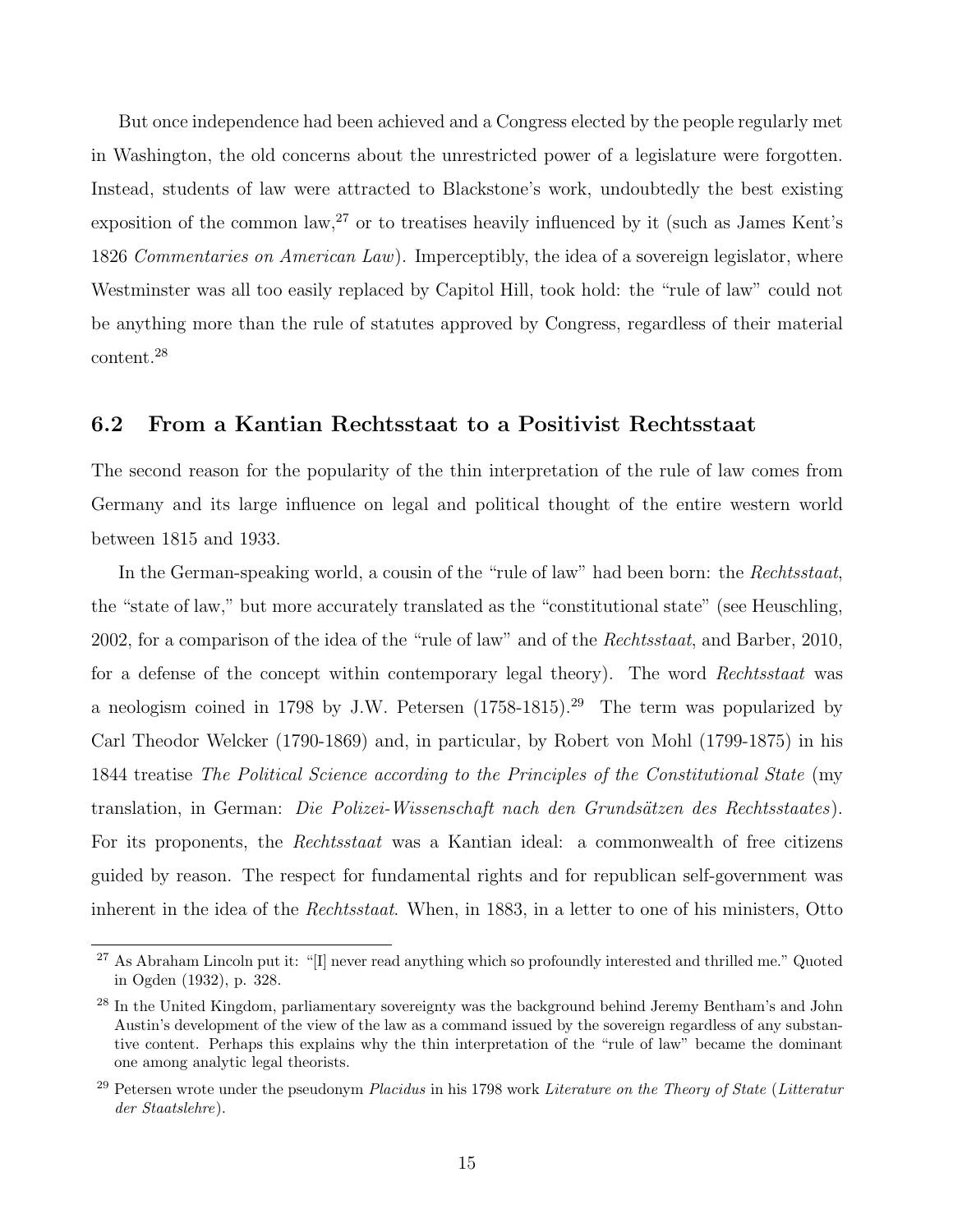von Bismarck disparaged the whole idea of the *Rechtsstaat*, the Iron Chancellor understood what he was dealing with (Heuschling, 2002, p. 6).

But Bismarck could have saved his energy. Mirroring the declining fortunes of the rest of German classical liberalism after 1848 (when, as A.J.P. Taylor, 1945, famously said, "German history reached its turning-point and failed to turn"), the original conception of the *Rechtsstaat* began to mutate into a formalistic essence. The process started with Friedrich Julius Stalh  $(1802-1861)$  and continued with Otto Bähr  $(1817-1895)$ , Otto Mayer  $(1846-1924)$ , and Georg Jellinek (1851-1911). The metamorphosis was completed with the research agenda of the pure theory of law (*Reine Rechtslehre*) of Hans Kelsen (1881-1973). For this generation of German jurists, the *Rechtsstaat* was just well-organized administrative law. Kelsen argued that any substantive commitment of the rule of law was a fanciful chimera, for "just as everything King Midas touched turned into gold, everything to which law refers becomes law..." (Kelsen 1967, p. 161).<sup>30</sup> There is no more overwhelming evidence of how high the tide of the positivist tradition reached than Hayek's endorsement of a formalist understanding of the "rule of law" in part II of the *The Constitution of Liberty*.

### 6.3 The Progressive Movement, Wilson, and the Rule of Law

Woodrow Wilson forcefully combined these two intellectual developments: the sovereignty of the legislature and administrative law as the only content of the "rule of law." Before becoming the 28th president, Wilson wrote *Congressional Government* (1885), a book that praised British parliamentary sovereignty as a superior alternative to the checks and balances of our Constitution. In other words, Wilson wanted to abandon the ideas behind the English constitution of the 17th century for which the Revolutionary war had been fought in favor of the ideas of the British constitution of the 18th century, which had been defeated at Yorktown. Simultaneously, Wilson pushed for the construction of an administrative state explicitly based

<sup>30</sup> This strict formalism reached sub-realistic tones with expressions such as the "national-socialist German constitutional state" (*Nationalsozialistischer deutscher Rechtsstaat*) or the "German constitutional state Adolf Hitler" (*deutsche Rechtsstaat Adolf Hitlers*) used between 1933-1945 by jurists such as Hans Frank and Carl Schmitt. Once the substantive commitments of the *Rechtsstaat* were eliminated, Frank and Schmitt did not find it particularly troublesome to eliminate the formal commitments, as well. All that was left was adherence to the desires of the leader.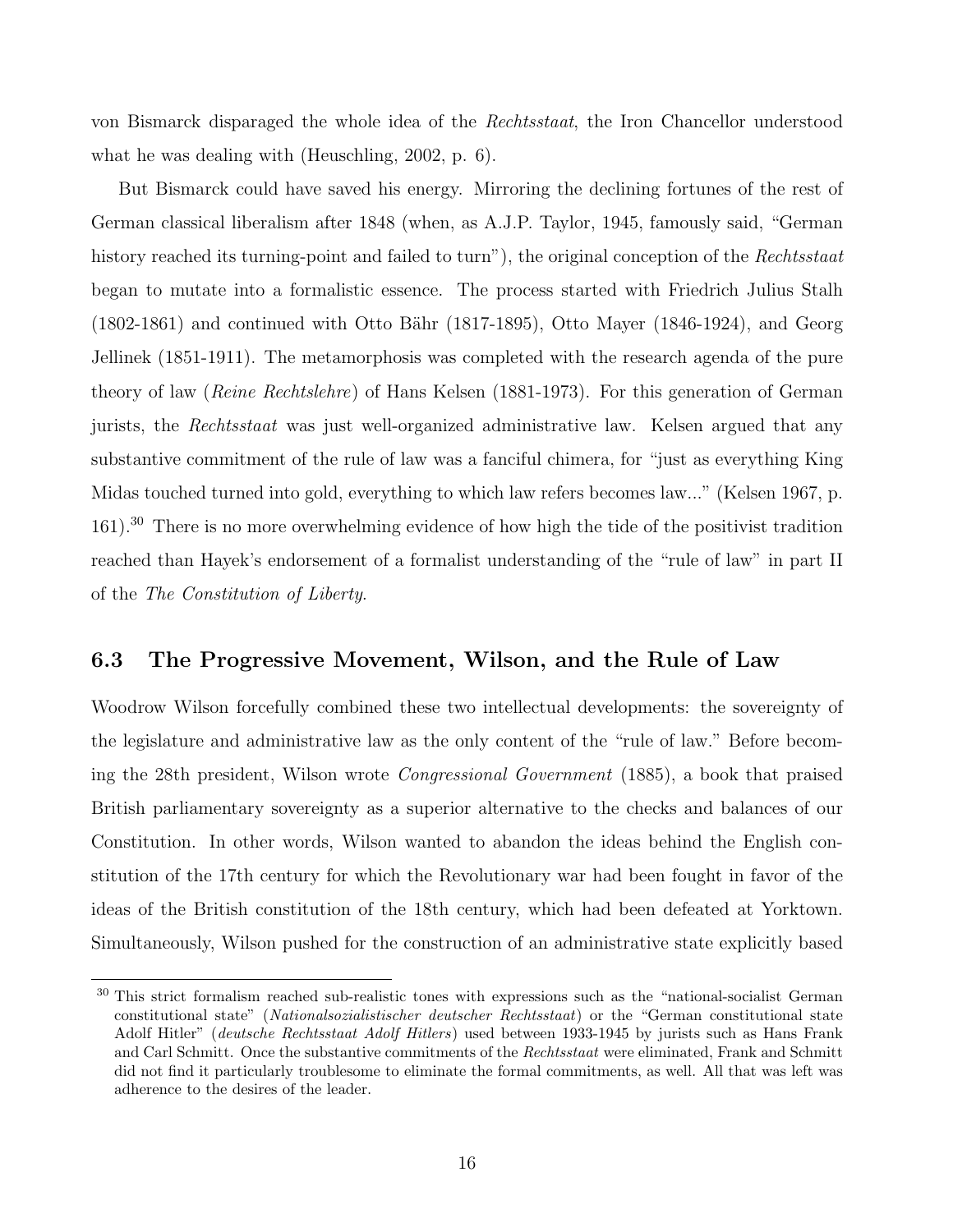on the Prussian template (Hamburger, 2014). Wilson represented the powerful intellectual force of progressivism and modern social science that facilitated the takeover of the the "rule of law" by thin interpretations.

And those thin interpretations helped to open the doors to the modern administrative state and to the constitutional revolution of 1937. Starting in the 1920s and culminating with the New Deal, basic economic freedoms were severely curtailed even while formal requirements (such as due process) were largely still enforced (Ernst, 2014).

### 7 Rebuilding the Limits to Government

The experience of the U.S. and Western Europe over the last century teaches us that the restoration of limited government in the 21st century demands a recovery of our original understanding of the "rule of law." Milder versions of the rule of law are not sufficient for the task of controlling government. For instance, without full property rights and liberty of contracts, government will increasingly meddle with the economy and endanger our prosperity.

The poor performance of advanced economies in terms of productivity growth over the last 15 years is a warning that economic growth is not automatic. Any economist would recognize that many factors are behind this poor performance, from aging of the population to misguided fiscal and monetary policies. However, the increased uncertainty about regulation and the overreaching expansion of the administrative state are a considerable dragging force. As a revealing anecdote, the Minnesota state government has decided, in its infinite wisdom, that interior decorators need a license.<sup>31</sup>

An example of the potential benefits from restoring this thick understanding comes, paradoxically, from Germany, the intellectual source of many of our current problems. After the trauma of 1945, the Basic Law for the Federal Republic of Germany (*Grundgesetz* ) and its Federal Constitutional Court (*Bundesverfassungsgericht*) embraced a much thicker concept of the "rule of law."<sup>32</sup>

<sup>&</sup>lt;sup>31</sup> According to Kleiner and Krueger (2013), 35 percent of employees in the U.S. are now either licensed or certified by the government. Having lived 5 years in Minneapolis, I can testify that civilized decorating trends have made only minor inroads in the Upper Midwest. I fail, however, to see why it should be the role of the government to protect sturdy Minnesotans from poor color pairings in their living rooms.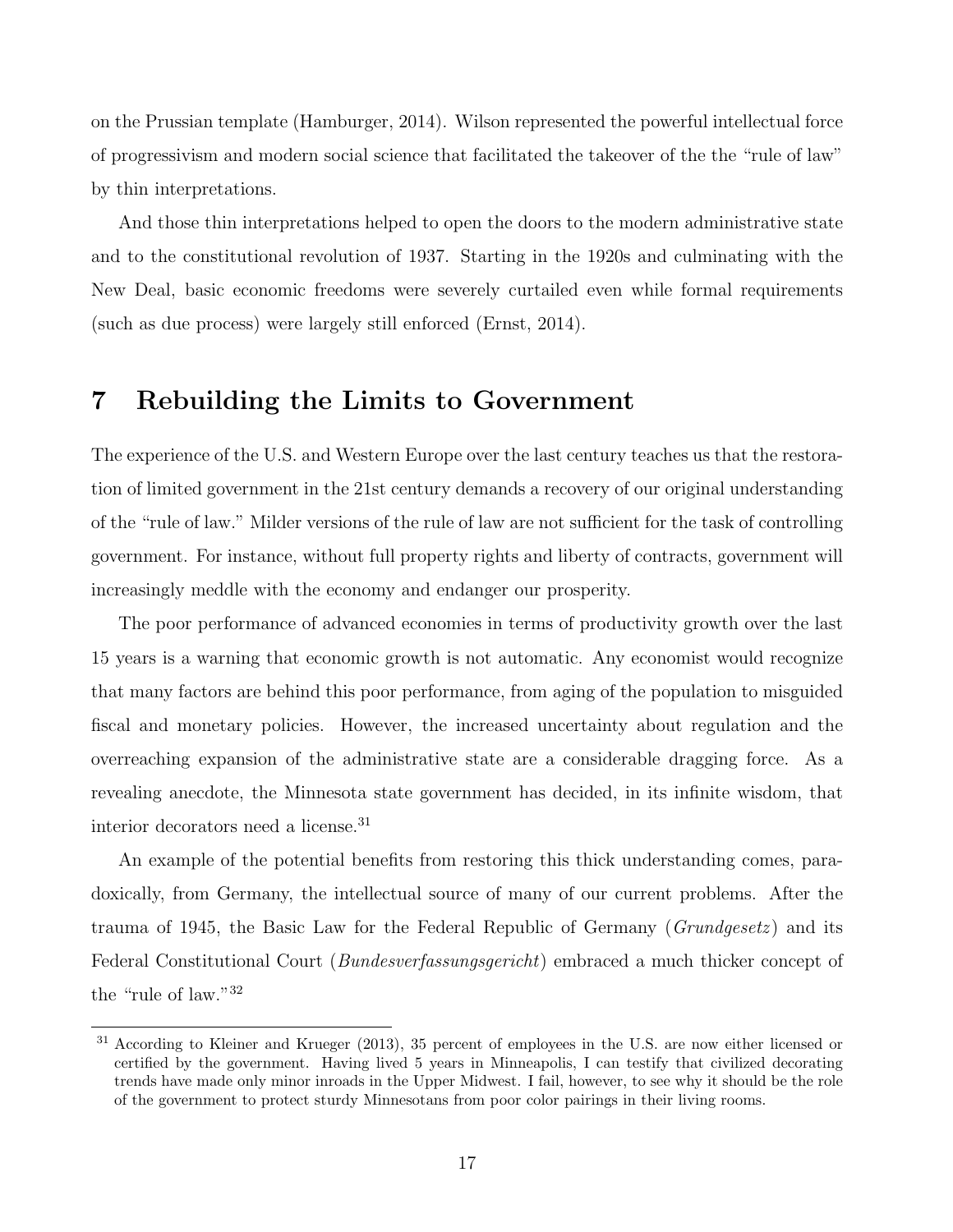Perhaps the most renown part of that understanding is Article 79(3) of the *Grundgesetz*, which establishes an eternity clause (*Ewigkeitsklausel*) limiting the substantive content of the changes to the norm:<sup>33</sup>

Amendments to this Basic Law affecting the division of the Federation into Länder, their participation on principle in the legislative process, or the principles laid down in Articles 1 and 20 shall be inadmissible.

For our exposition, the relevant words are the eternal protection of the principles of Article 1 (human dignity, human rights, and the legally binding force of basic rights) and Article 20 (democracy, the federal structure of the state, people's sovereignty, right of resistance, and the protection of the natural foundations of life and animals).<sup>34</sup> This eternity clause was created to avoid paths to dictatorship that respected the formal requirements of the "rule of law," an event that Germany had witnessed with the passing of the Enabling Act (*Ermächtigungsgesetz*) on March 24, 1933.

But despite the fame of Article 79(3), I have always been more intrigued by Article 80 of the Basic Law and the tight controls it imposes on the regulatory activity of the administrative state and by a number of decisions vigorously defending the property rights proteced by Article  $14(1)$  against excessive taxation.<sup>35</sup>

<sup>&</sup>lt;sup>32</sup> See Collins (2015). After the end of the war, there was a parallel renewal of interest in Natural Law among German jurists and a rejection, by many, of the strict positivist positions of Kelsen and his followers. The conversion of Gustav Radbruch (1878-1949) from the Weimar Republic's positivism to the Federal Republic's iusnaturalism is a transparent example (see Radbruch, 2003). The analysis of this renewal is, unfortunately, beyond the scope of this paper.

<sup>&</sup>lt;sup>33</sup> The official translation of the Basic Law into English can be found at https://www.btgbestellservice.de/pdf/80201000.pdf

<sup>&</sup>lt;sup>34</sup> The Federal Constitutional Court, in its decisions, has added mentions of justice and moral law (see Kommers and Miller, 2012, loc. 1500). Article 146 of the *Grundgesetz* establishes, nevertheless, that the Basic Law, which despite its nearly 70 years of life was conceived as a transitory text never approved by a plebiscite, "shall cease to apply on the day on which a constitution freely adopted by the German people takes effect." Could this new constitution eliminate the eternity clause or the principles protected by it?

<sup>35</sup> See, for example, the decision of June 22, 1995, BVerfG-Beschlu(2 BvL 37/91) BStBl. 1995 II S. 655, limiting the total amount of taxation that a person could endure from an income and a wealth tax to 50 percent of income (I am skipping a number of nuances in the decision). A significative choice was to locate the Federal Constitutional Court in Karlsruhe, a mid-size town in Baden-Württemberg, far away from the centers of political and economic power in Germany. One has the suspicion that our own Supreme Court is unduly influenced by Washington's life. I often wonder whether a Supreme Court Justice located in Omaha or Des Moines would not be interested more in constitutional matters and less in the opinion pages of the *New York Times* or in keeping a good standing in the cocktail party circuit of Georgetown.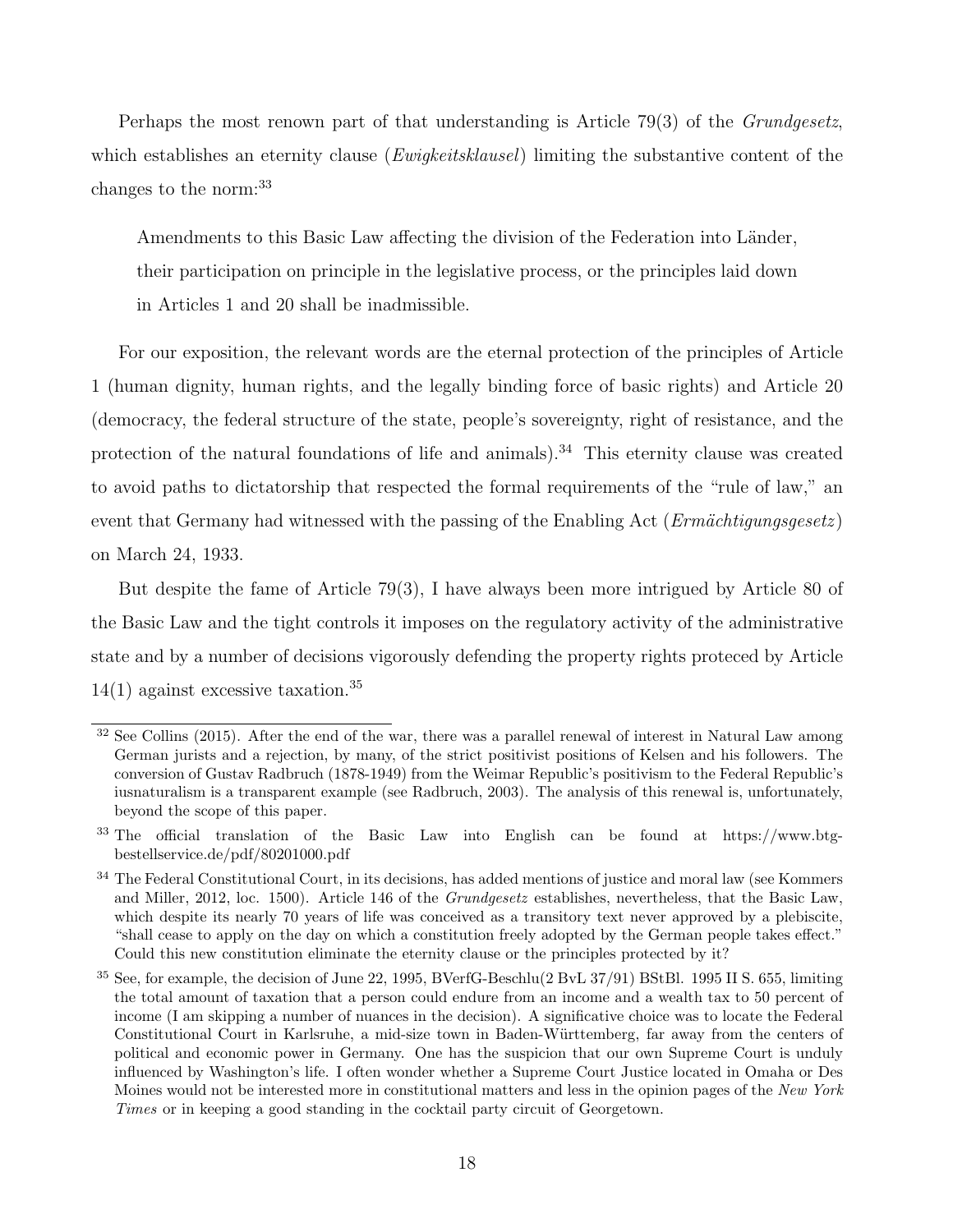Furthermore, the ideas of ordoliberalism, a movement that integrated jurists and economists, became mainstream in Germany. Ordoliberalism emphasizes rules and the importance of following constitutional arrangements, both in law and in economic policy.<sup>36</sup> Even the whole European Union project, with its view of integrating economies through law and rules but always respecting fundamental rights, is a peculiar proof of this renewed thick interpretation.

Perhaps these factors explain why, among all major continental European countries, Germany is still the most market-friendly economy, why Germany has defended (although often more in words than in deeds) the strong adherence to rules as the only way forward in managing the euro crisis, and why the Federal Constitutional Court has been the only entity in the whole of Europe that has dared to ask where the Union is going in terms of the "rule of law."

None of the previous observations are motives for undue celebration: limited government is on retreat all over Europe. Even stating that rules may be better than discretion while conducting monetary policy has become a sign of eccentricity (if done under the guise of respectable academic language) or pure madness (if more direct words are preferred). But they are, at least, a sign that the "rule of law" can work, even in a country with such a troubled history as Germany.

### 8 Concluding Remarks

I started this paper quoting Theodore Plucknett. It seems a proper Wagnerian leitmotif to return to the English historian for our conclusion:

the mediaeval man was above all a man of action, and out of the night of the dark ages he began to build the fabric of law. To him the rule of law was not only a worthy achievement of the spirit, but also a great active crusade, and the greatest of all the crusades, because it alone survived its defeats.

<sup>&</sup>lt;sup>36</sup> Many of first-generation ordoliberals, such as Franz Böhm (1895-1977), Walter Eucken (1891-1950), and Ludwig Erhard (1897-1977). were associated with the Freiburg School. Others, such as Wilhelm Röpke  $(1899-1966)$  and Alexander Röstow  $(1885-1963)$ , were more independent. There are deep affinities between ordoliberals and James Buchanan's project of constitutional economics. See Buchanan (1986).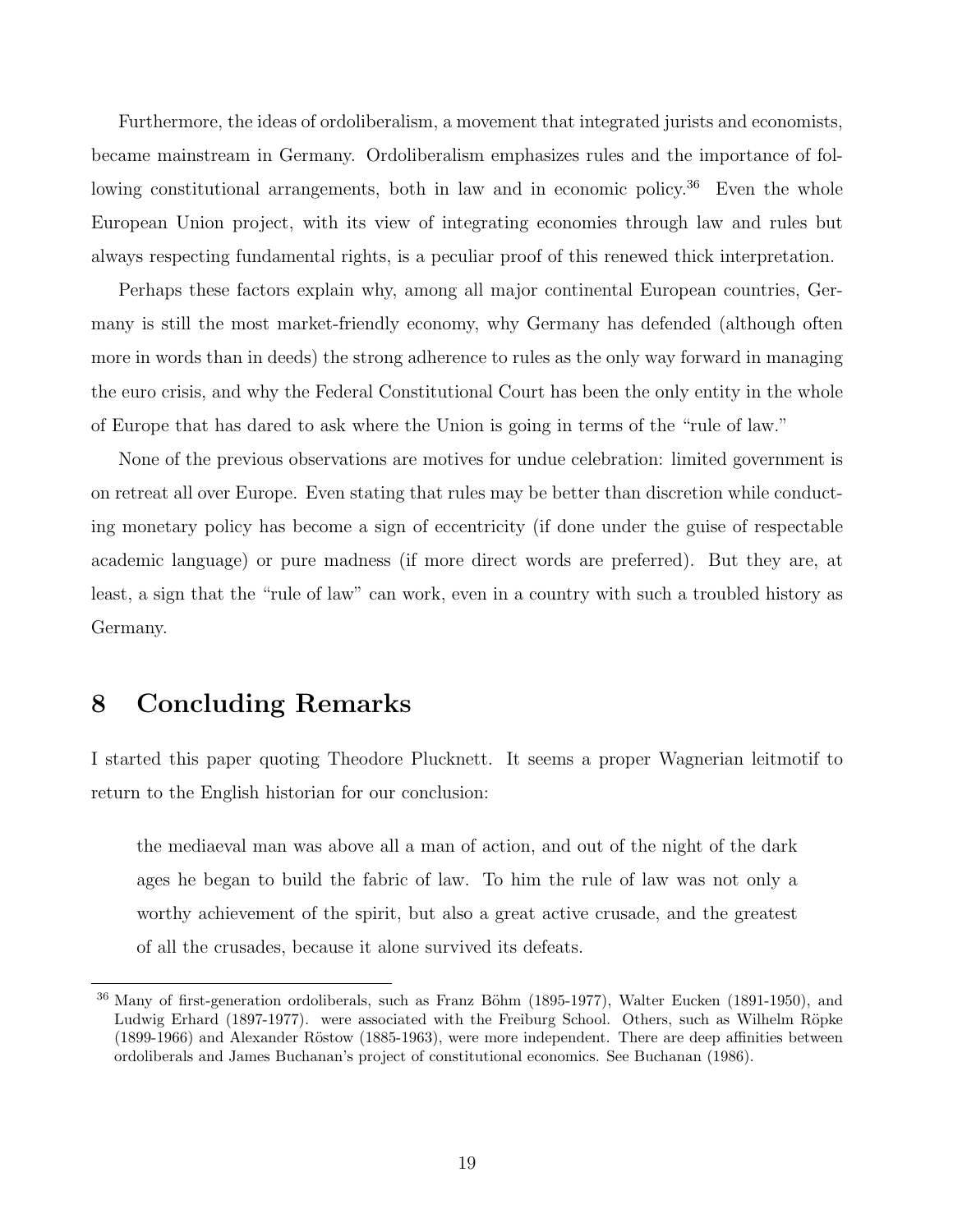Nowadays, it is fashionable to write monographs exploring the rise of the West versus the rest. The list of theories accounting for the great divergence is large: from imperialism and the plundering of natural resources (from one side of the aisle) to superior institutions (on the other side). However, even among those defending the role of institutions, there is little appreciation of the pivotal role played by law in European development.

Ningzong, the Chinese emperor in 1215, was secure in his large kingdom and had ample sources of revenue. He had numerous counselors and he regularly asked for their advice, but he would never need to call representatives of his realm and request their approval to raise taxes or engage in war. Simply put: he would have not even understood what a charter such as *Magna Carta* was. In comparison, John of England and the other European territorial rulers had to deal with parliaments, lawyers, the Catholic Church, the nobility, and self-governing cities. And as the success of *Magna Carta* shows, these counterbalancing powers often won. In China, there was never anything remotely similar to parliaments, law was not conceptualized as an autonomous area, there was no independent and organized religious organization (the Buddhist temples were far from being a coordinated source of power), the nobility had been largely replaced by a cadre of civil servants selected by an examination system, and cities existed only to the extent that the emperor found it advisable.

*Magna Carta* and its influence on the history of the English-speaking nations is overwhelming evidence that Europe was different. As Plucknett reminds us, the Middle Ages changed the course of European history and Europe's offshoots in North America and Oceania forever. The supremacy of the law was the secret weapon of Europeans.

### References

- [1] Arndt, H.W. (1957). "The Origins of Dicey's Concept of the 'Rule of Law'." *Australian Law Journal* 31, 117-123.
- [2] Barber, N.W. (2010). *The Constitutional State*. Oxford University Press.
- [3] Bingham, Tom (2010). *The Rule of Law*. Penguin Books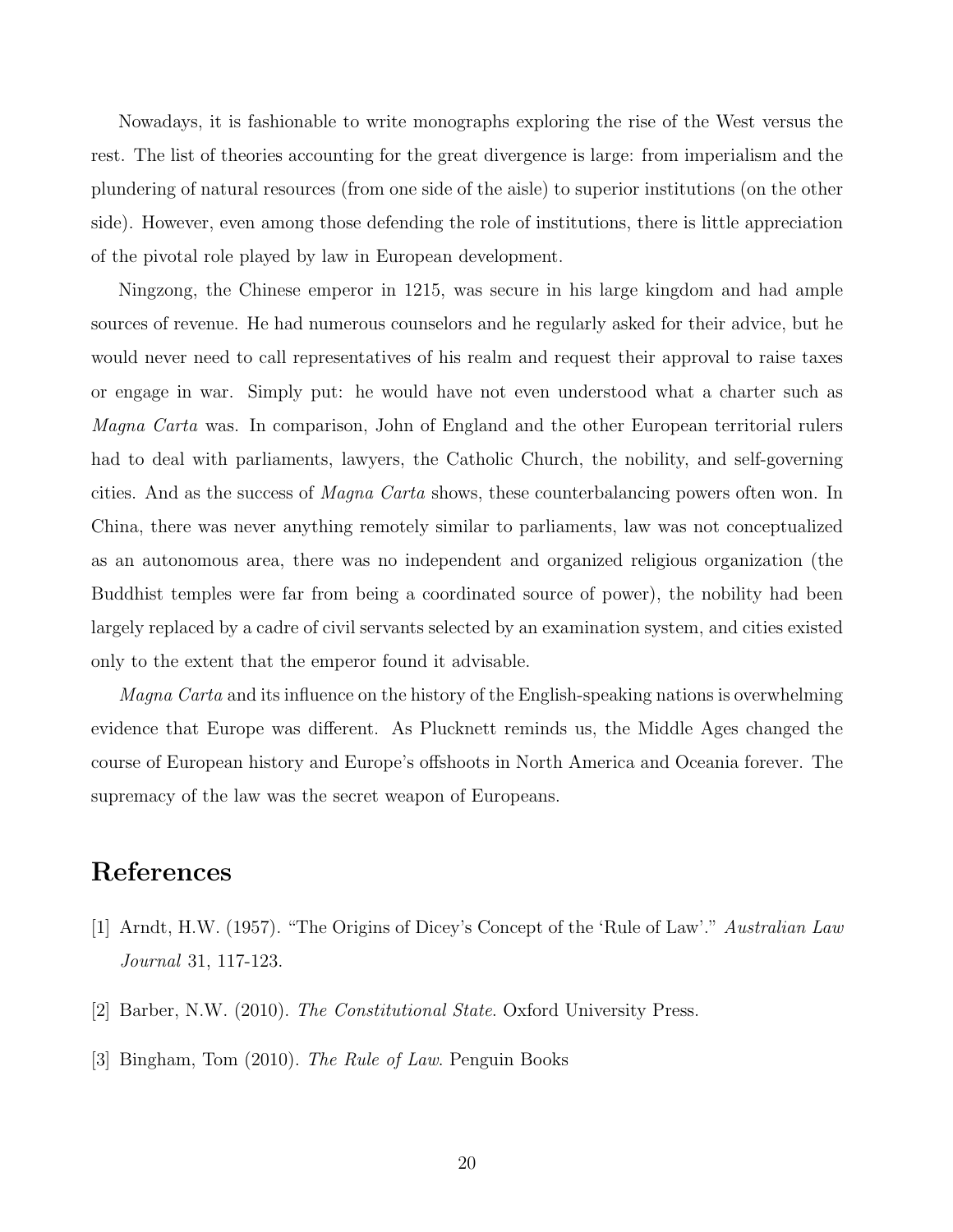- [4] Blackstone, Sir William (1765-1769). *Commentaries on the Laws of England in Four Books*. Available at http://avalon.law.yale.edu/subject menus/blackstone.asp.
- [5] Broszat, Martin (1981). *The Hitler State: The Foundation and Development of the Internal Structure of the Third Reich*. Longman.
- [6] Buchanan, James M. (1986). "The Constitution of Economic Policy." *American Economic Review* 77(3), 243-250.
- [7] Collins, Justin (2015). *Democracy's Guardians: A History of the German Federal Constitutional Court, 1951-2001*. Oxford University Press.
- [8] Cosgrove, Richard A. (1980). *The Rule of Law: Albert Venn Dicey, Victorian Jurist*. University of Carolina Press.
- [5] Dicey, A.V. (1885). *An Introduction to the Study of the Law of the Constitution*. Available at http://files.libertyfund.org/files/1714/0125<sub>B</sub>k.pdf
- [10] Dick Howard, A.E. (1968). *The Road from Runnymede: Magna Carta and Constitutionalism in America*. University of Virginia Press.
- [11] Ernst, Daniel R. (2014). *Tocqueville's Nightmare, The Administrative State Emerges in America, 1900-1940*. Oxford University Press.
- [12] Fuller, Lon L. (1969). *The Morality of the Law*. Yale University Press; Revised edition.
- [13] Ginsburg, Tom and Tamir Moustafa (2008). *Rule by Law: The Politics of Courts in Authoritarian Regimes*. Cambridge University Press.
- [14] Grith, J. A. G. (1979). "The Political Constitution." *The Modern Law Review* 42(1), 1-21.
- [15] Hamburger, Philip (2014). *Is Administrative Law Unlawful?* University of Chicago Press.
- [16] Hart, James S. (2003). *The Rule of Law: 1603-1660*. Pearson Longman.
- [17] Hayek, Friedrich A. (2011) *The Constitution of Liberty: The Definitive Edition*. University of Chicago Press.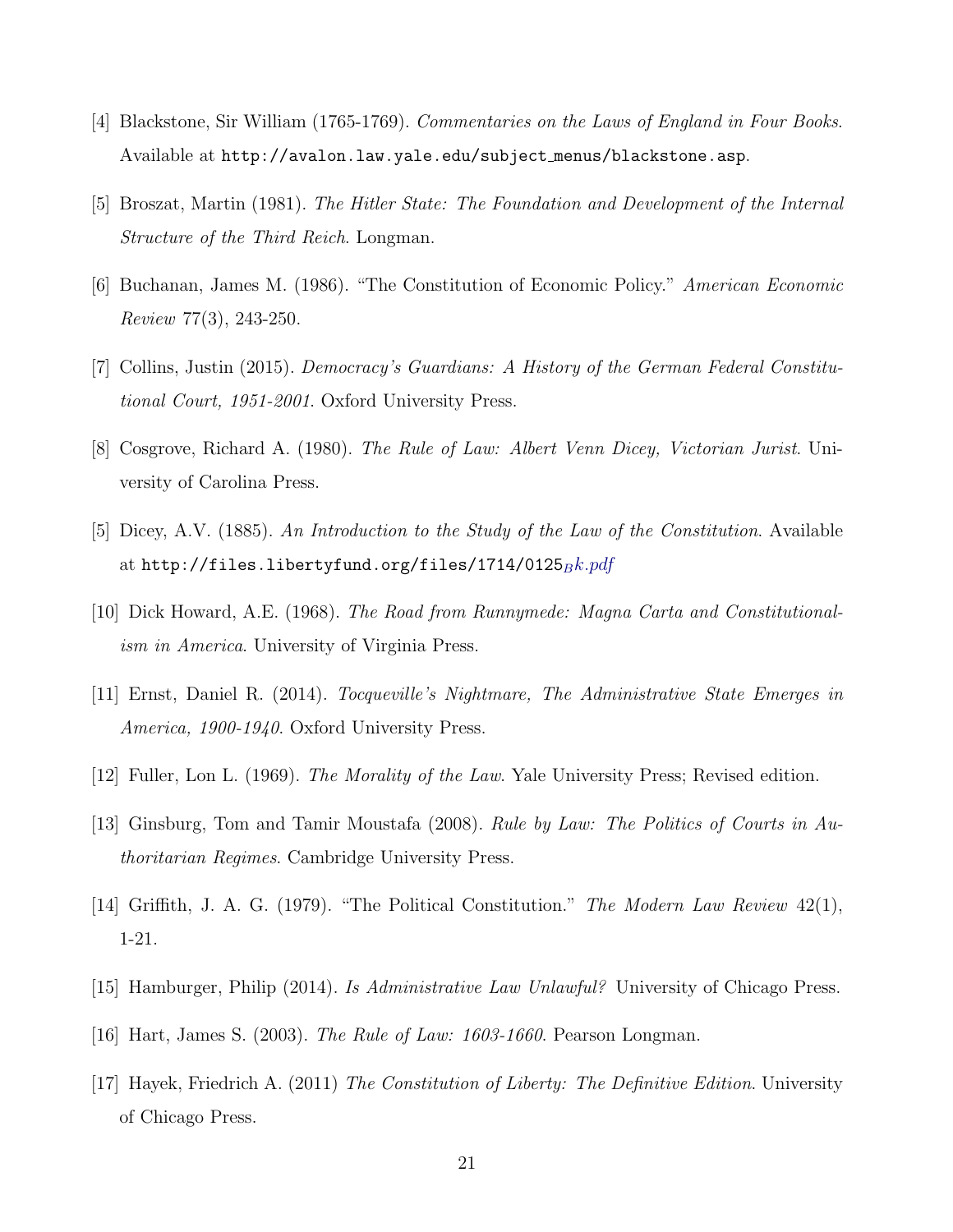- [18] Hearn, William (1867). *The Government of England: its Structure, and its Development*. George Robertson.
- [19] Helmholz, R.H. (2015). *Natural Law in Court: A History of Legal Theory in Practice*. Harvard University Press.
- [20] Heuschling, Luc (2002). *Etat ´ de droit, Rechtsstaat, Rule of Law*. Dalloz.
- [21] Holt, J.C. (1965). *Magna Carta*. Cambridge University Press.
- [22] Kelsen, Hans (1967). *Pure Theory of Law*. University of California Press.
- [23] Kent, James (1826). *Commentaries on American Law*. Available at http://www.constitution.org/jk/jk\_000.htm
- [24] Kershaw, Ian (1993). "'Working Towards the Führer.' Reflections on the Nature of the Hitler Dictatorship." *Contemporary European History* 2, 103-118.
- [25] Kleiner, Morris M. and Alan B. Krueger (2013). "Analyzing the Extent and Influence of Occupational Licensing on the Labor Market." *Journal of Labor Economics* 31(2), S173- S202.
- [26] Kommers, Donald P., and Russell A. Miller (2012). *The Constitutional Jurisprudence of the Federal Republic of Germany: Third Edition, Revised and Expanded.* Duke University Press; Third edition
- [27] Labbe, Ronald M., and Jonathan Lurie (2005). *The Slaughterhouse Cases: Regulation, Reconstruction, and the Fourteenth Amendment*. University Press of Kansas, Abridged Edition.
- [28] Lash, Kurt T. (2014). *The Fourteenth Amendment and the Privileges and Immunities of American Citizenship*. Cambridge University Press.
- [29] Loughlin, Martin (2010).'"John Grith: ave atque vale." *Public Law*, October 2010, 643- 654.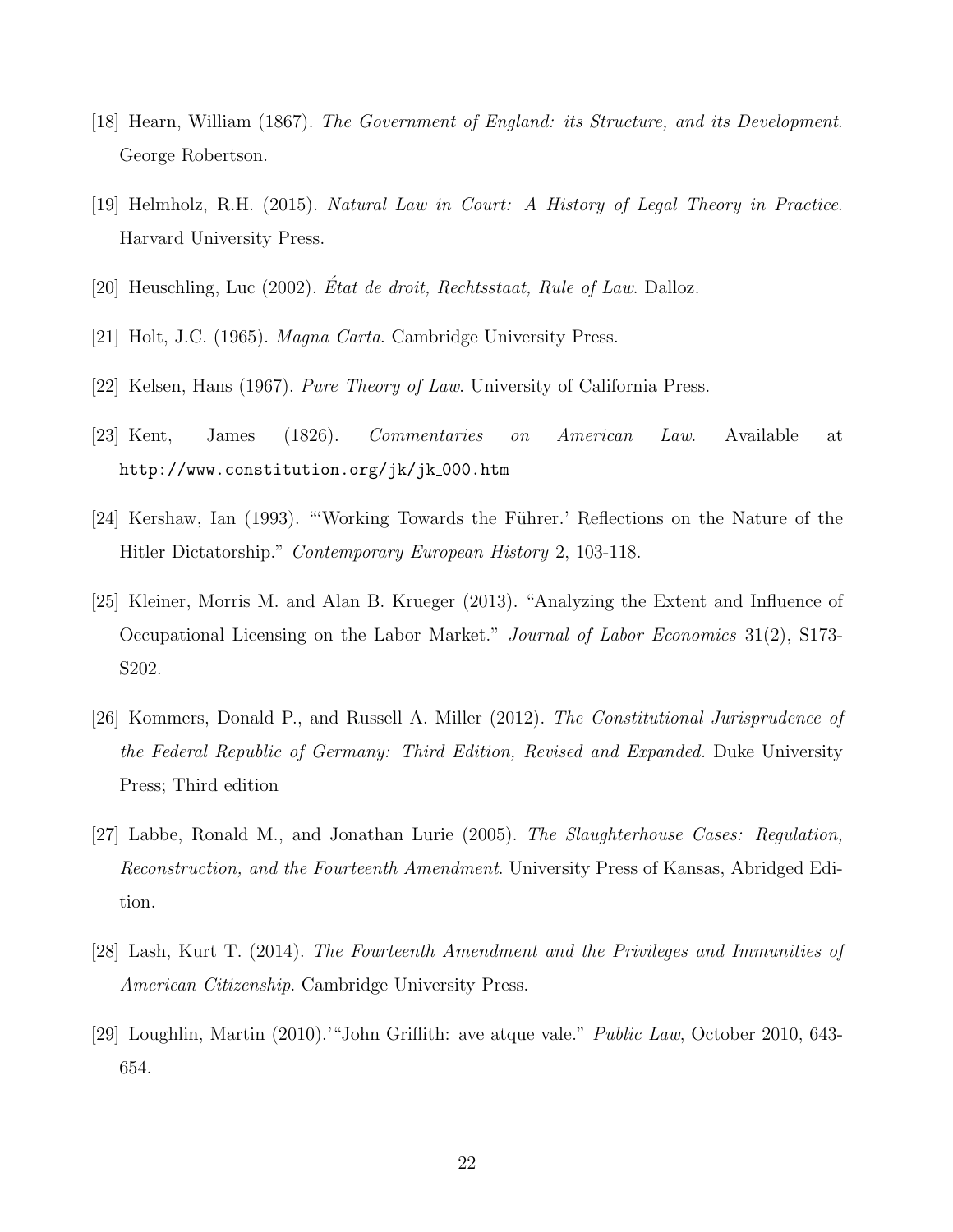- [30] Mohl, Robert von (1844). *Die Polizei-Wissenschaft nach den Grunds¨atzen des Rechtsstaates*. Laupp.
- [31] Nelson, Eric (2014). *The Royalist Revolution: Monarchy and the American Founding*. Harvard University Press.
- [32] O'Brien, Phillips Payson (2015). *How the War was Won: Air-Sea Power and Allied Victory in World War II*. Cambridge University Press.
- [33] Ogden, James (1932). "Lincoln's Early Impressions of the Law in Indiana." Notre Dame Law Review 7, 325-329.
- [34] Pallitto, Robert M. (2015) *Great Charter: Common Law Constitutionalism and the Magna Carta*. University of Kansas Press.
- [35] Placidus, Johann Wilhem (1798). *Litteratur der Staatslehre*. Strassburg.
- [36] Plucknett, Theodore F.K. (2010). *A Concise History of the Common Law.* Liberty Fund.
- [37] Radbruch, Gustav (2003). *Rechtsphilosophie, Studienausgabe*. Edited by Ralf Dreier and Stanley L. Paulson, C. F. Mller.
- [38] Raz, Joseph (1979). "The Rule of Law and its Virtue." In Raz, Joseph. *The Authority of Law: Essays on Law and Morality*. Oxford University Press.
- [39] Reid, John Phillip (1991). *Constitutional History of the American Revolution: The Authority of Law*. University of Wisconsin Press.
- [40] Reid, John Phillip (2004). *Rule of Law: the Jurisprudence of Liberty in the Seventeenth and Eighteenth Centuries*. Northern Illinois University Press.
- [41] Stoner, James R. (1992). *Common Law and Liberal Theory: Coke, Hobbes, and the Origins of American Constitutionalism*. University of Kansas Press.
- [42] Tamanaha, Brian Z. (2004). *On the Rule of Law: History, Politics, Theory*. Cambridge University Press.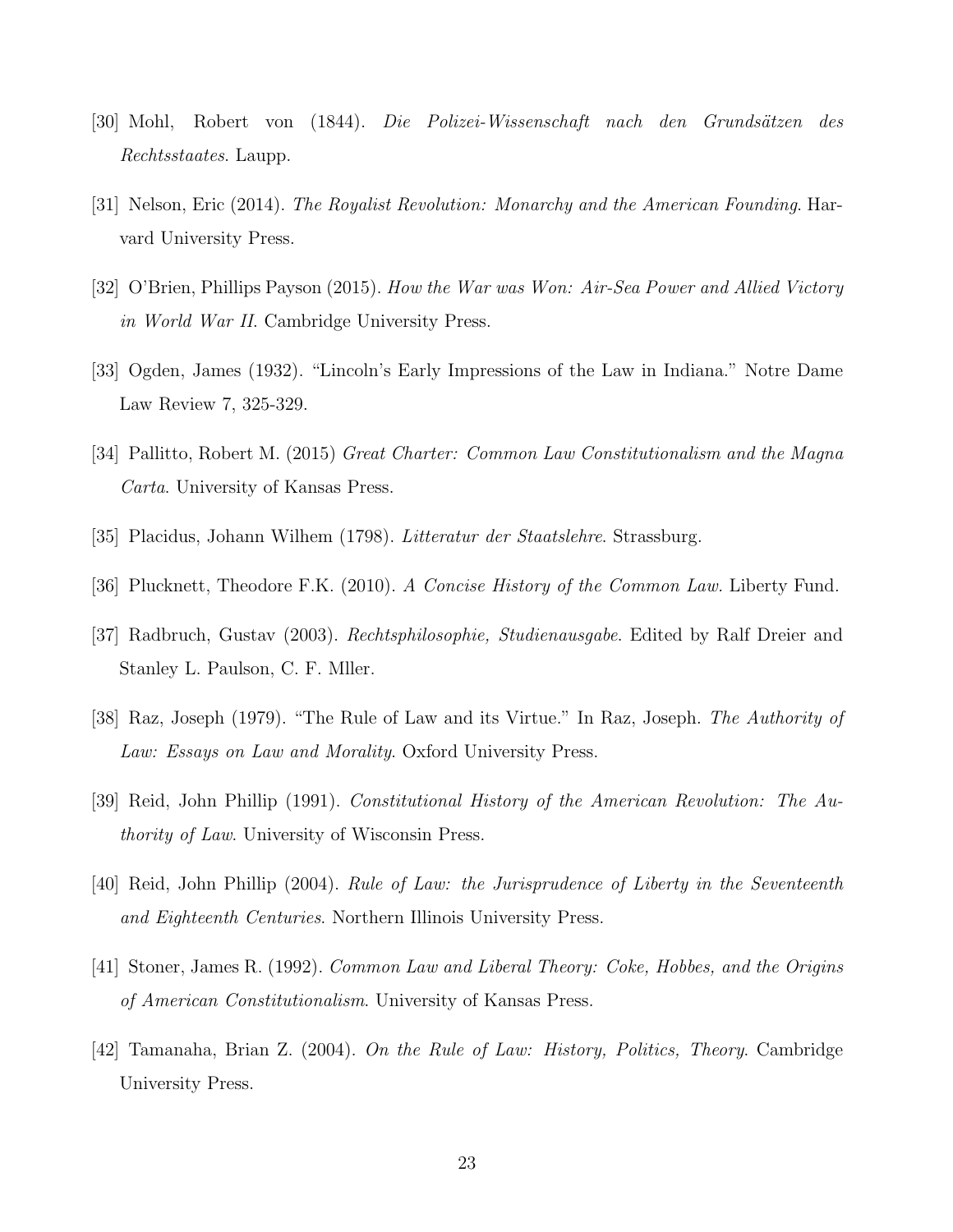- [43] Taylor, A.J.P. (1945) *The Course of German History*. Hamish Hamilton.
- [44] Vincent, Nicholas (2012). *Magna Carta: A Very Short Introduction*. Oxford University Press.
- [45] Vinas, ˜ Angel (2014). *La Otra Cara del Caudillo: Mitos y Realidades en la Biograf´ıa de Franco.* Critica.
- [46] Wilson, Woodrow (1885). *Congressional Government: a Study in American Politics*. Houghton Mifflin.
- [47] Zweiben, Beverly (1990). *How Blackstone Lost the Colonies: English Law, Colonial Lawyers, and the American Revolution*. Garland Publishing.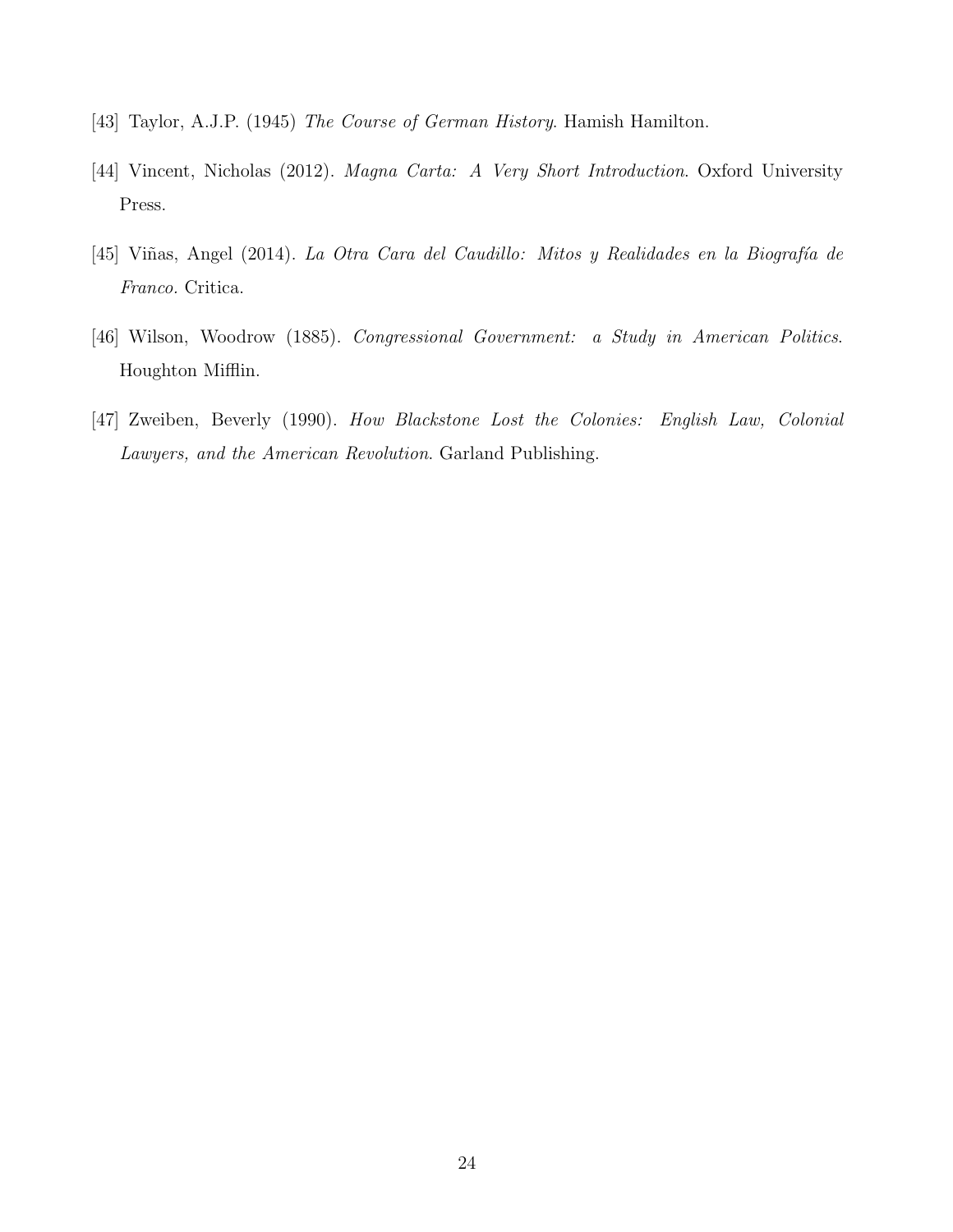### 9 Appendix

This appendix expands some collateral discussions in the paper that I find of interest, but that space constraints preclude me from incorporating into the main text.

### 9.1 Examples of Different Interpretations of the Rule of Law

In the main text, I briefly quoted a famous essay by Joseph Raz (1979). It is worthwhile to quote him more extensively to fully understand the nuances of his formalist interpretation of the "rule of law."

First, Raz describes how, in his view, the "rule of law" is a formal requirement:

This is the basic intuition from which the doctrine of the rule of law derives: the law must be capable of guiding the behaviour of its subjects. It is evident that this conception of the rule of law is a formal one.

Second, he highlights the absence of substantive requirements, either regarding how laws are created or their content:

It says nothing about how the law is to be made: by tyrants, democratic majorities, or any other way. It says nothing about fundamental rights, about equality, or justice.

Third, Raz argues that these formal requirements are, nevertheless, fundamental:

The rule of law is essentially a negative value. The law inevitably creates a great danger of arbitrary powerthe rule of law is designed to minimize the danger created by the law itself. Similarly, the law may be unstable, obscure, retrospective, etc., and thus infringe people's freedom and dignity. The rule of law is designed to prevent this danger as well. Thus the rule of law is a negative virtue in two senses: conformity to it does not cause good except through avoiding evil and the evil which is avoided is evil which could only have been caused by the law itself.

Finally, Raz defends his separation between the "rule of law" as a technical set of conditions and other values allows the use of the law to achieve other social goals: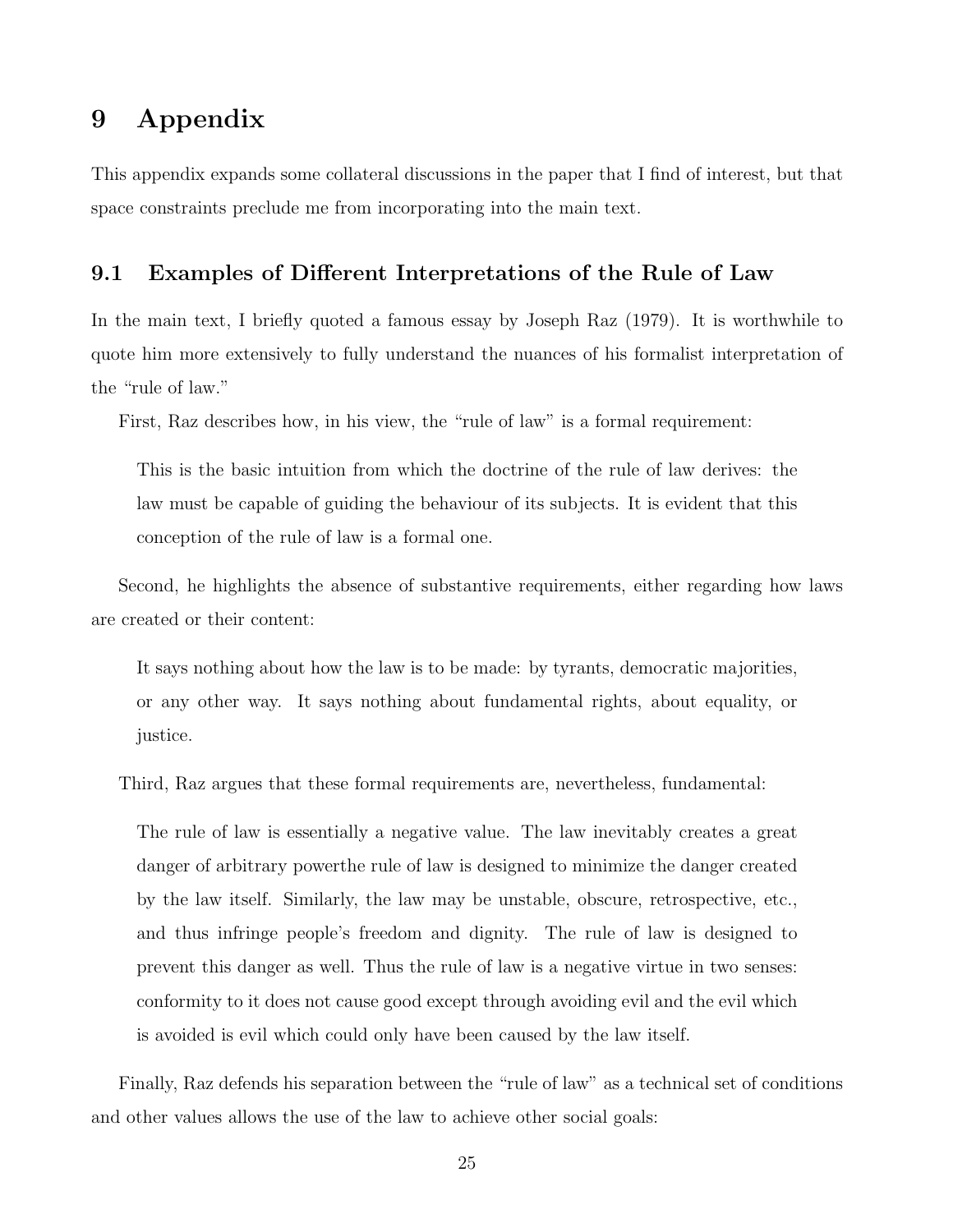In considering the relation between the rule of law and other values the law should serve, it is of particular importance to remember that the rule of law is essentially a negative value. It is merely designed to minimize the harm to freedom and dignity which the law may cause in its pursuit of its goals however laudable these may be. Finally, regarding the rule of law as the inherent excellence of the law means that it fulfils essentially a subservient role. Conformity to it makes the law a good instrument for achieving certain goals, but conformity to the rule of law is not itself an ultimate goal. This subservient role of the doctrine shows both its power and its limitations. On the one hand, if the pursuit of certain goals is entirely incompatible with the rule of law, then these goals should not be pursued by legal means. But on the other hand one should be wary of disqualifying the legal pursuit of major social goals in the name of the rule of law. After all, the rule of law is meant to enable the law to promote social good, and should not be lightly used to show that it should not do so. Sacrificing too many social goals on the altar of the rule of law may make the law barren and empty.

As I explain in section 6 of the main text, the "legal pursuit of major social goals" is a treacherous activity, which often shows itself to be ultimately incompatible with even the formalist requirements of the thin interpretation.

I picked Raz as an example of a scholar defending the thin interpretation of the "rule of law" not only for the clarity of his exposition but also because he is the dean of modern positivism. But formalist views of the "rule of law" are common even among those with strict iusnaturalist inclinations. For example, in his celebrated *Natural Law and Natural Rights*, John Finnis lists eight procedural conditions as the only requirements that a legal system has to satisfy to be in good "rule of law" standing (Finnis, 2011, pp. 270-271). Among those requirements, Finnis includes the prospectivity of laws, the clarity and consistency of norms, and accountability in the compliance with rules.<sup>37</sup> In fact, he explains how:

conspirators against the common good will regularly seek to gain and hold power

<sup>37</sup> Finnis (2011), p. 274. Finnis' position is tempered by his belief that the formal conditions he outlines are, by themselves, sufficiently powerful to reduce the worst excesses of dictatorships.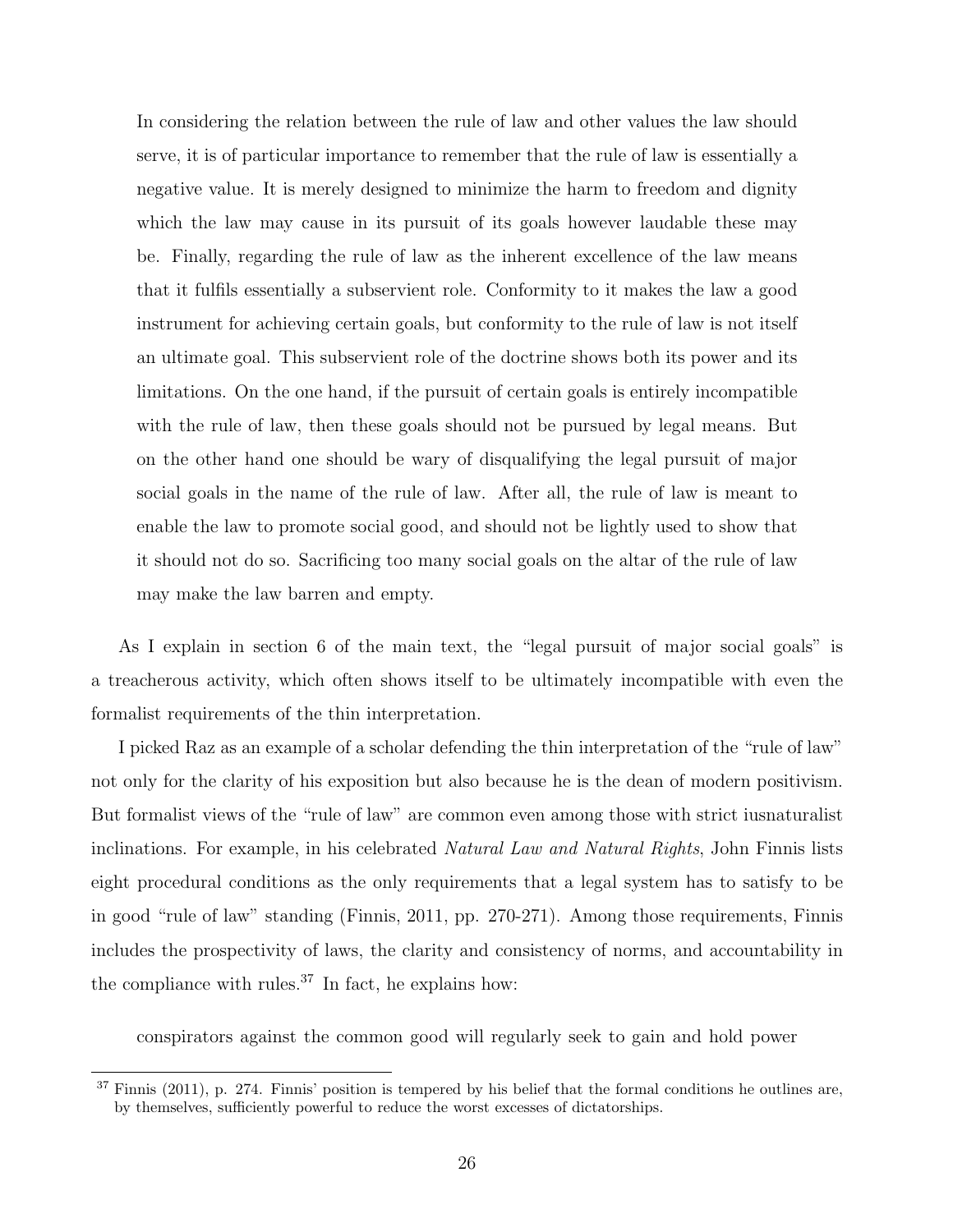through an adherence to constitutional and legal forms which is not the less 'scrupulous' for being tactically motivated, insincere, and temporary.

Among those defending a thick interpretation of the "rule of law," we find the *World Justice Project*, a non-partisan organization that has done much in recent years to defend and measure the "rule of law" across the world. The *World Justice Project* includes in its definition of the "rule of law":<sup>38</sup>

The laws ... protect fundamental rights, including the security of persons and property.

Finally, there are thinkers such as T.R.S. Allan who reject "any rigid distinction between procedure and substance, as artificial and unworkable" and who prefer to think about the "rule of law" as "a set of closely interrelated principles that together make up the core of the doctrine of the theory of constitutionalism" (Allan, 2001). Dealing with Allan's subtle ideas about the construction of constitutional orders would require a paper of its own.

### 9.2 Miscellanea Notes on A.V. Dicey

#### 9.2.1 On the Success of the "Rule of Law" Expression

Several reasons account for the tremendous success of Dicey's use of the expression "rule of law." First, he was the Vinerian Professor of Law at Oxford. Even if the Chair had lost much of its intellectual luster after Blackstone retired, Dicey got it at the right moment: Oxford Law school was rejuvenating itself to become one of the prominent legal educational institutions (Lawson, 1968). The Vinerian professorship gave him an extraordinary platform from which to leverage his ideas. Second, the *Introduction to the Study of the Law of the Constitution* is eminently readable. Third, the treatise perfectly connected with the moderate Whig consensus prevailing among the intellectual class in England at the time.

<sup>38</sup> http://worldjusticeproject.org/what-rule-law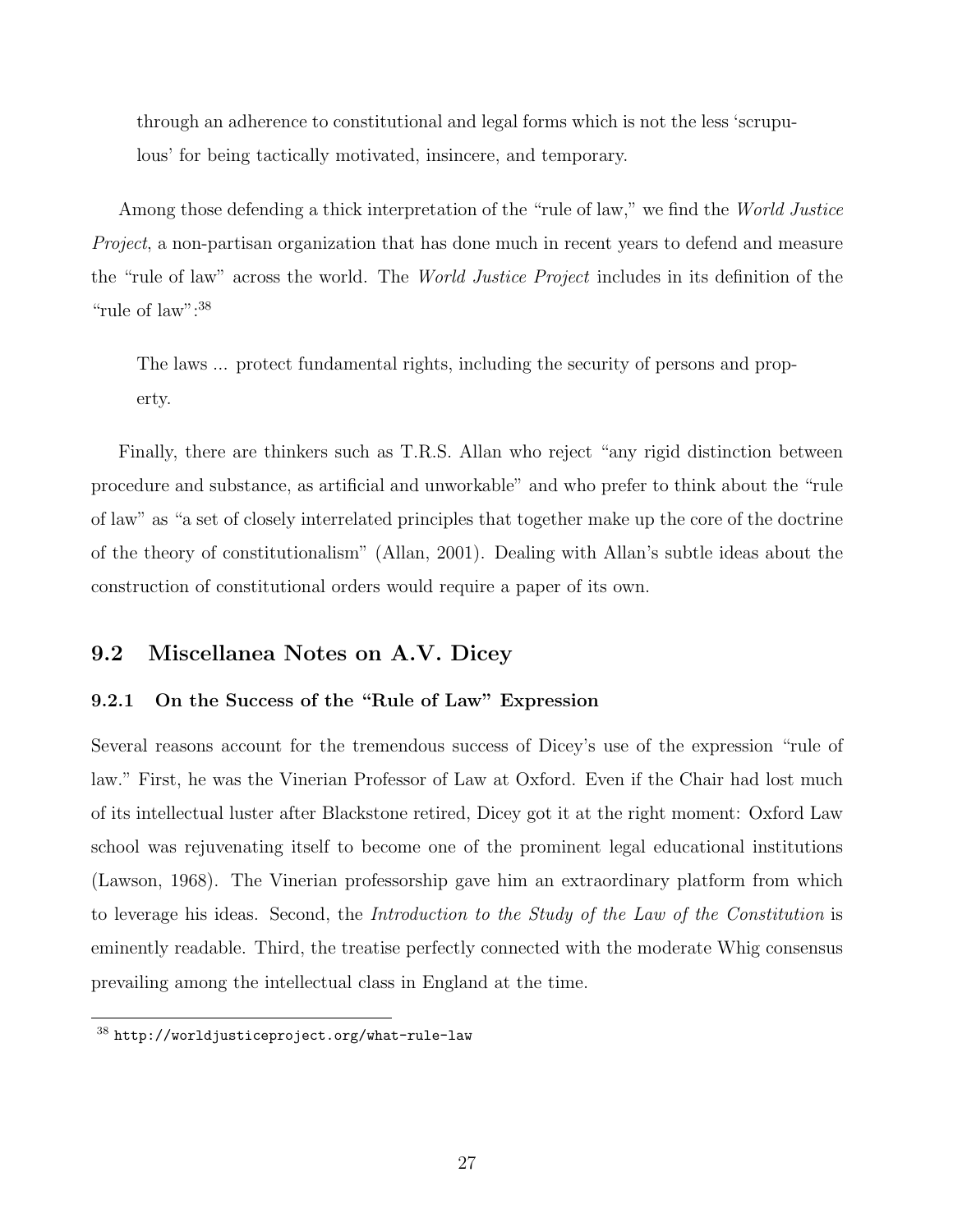#### 9.2.2 A.V. Dicey and the U.S.

Often, Dicey's visit to the U.S. in 1870 and the influence of his constitutional thinking are not discussed in sufficient detail: not only did Dicey experience first hand the constitutional arrangements of North America, but he befriended American jurists such as Oliver W. Holmes. Furthermore, there is a clear parallelism between Dicey and von Mohl (the popularizer of the idea of the constitutional state; see subsection 9.7 below): both were exposed early in their careers to the U.S. experiment on constitutional government and theorized about what was already established practice in North America.

#### 9.2.3 On the Relation between Parliamentary Sovereignty and the Rule of Law

Dicey's relation between his two stated principles of the British constitution, parliamentary sovereignty and the "rule of Law," deserves a more nuanced elaboration, which I can only sketch even in an appendix.

The key component of such an investigation is chapter XIII of the *Introduction to the Study of the Law of the Constitution*, aptly called "Relation between Parliamentary Sovereignty and the Rule of Law." The chapter starts, appropriately, by recognizing the potential conflict between Parliament and the "rule of law."

Dicey was, politically, a strong supporter of parliamentary sovereignty and, methodologically, of John Austin's positivist program. These two considerations led him to believe that Westminster could pass an act with little regard to morality. However, Dicey thought this course of action was unlikely. The structural features of the British political system (the counterbalancing forces of the Crown, the House of Lords, and the House of Commons and the lack of direct executive power) were such that, far from contradicting the "rule of law," they actually reinforced it. The House of Commons, for example, was always reluctant to limit individual freedoms that could be used against their members' constituencies and the peers of the House of Lords were jealous guardians of property rights.

Nevertheless, Dicey did not fully deny the tension existing between the two principles (a tension that, as I discuss in subsection 9.5 below, has its origins in the desire of the 17th century Whigs to defend the achievements of 1688 against royal encroachments). The Vinerian professor was concerned that continental European assemblies did not share the same structural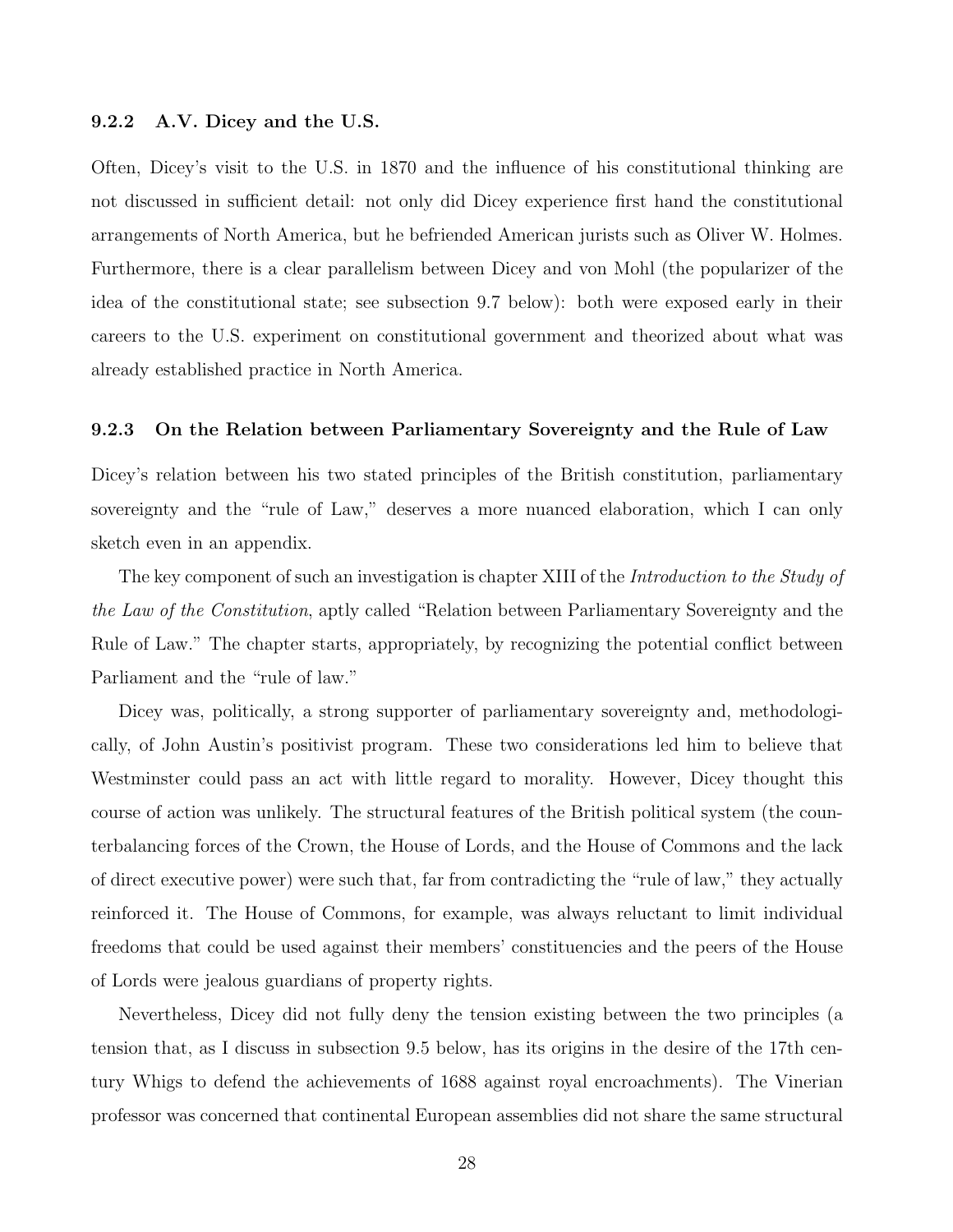features as the British parliament and, having come to power in very different historical circumstances, were also less inclined to protect individual liberties. Even in the United Kingdom, Dicey witnessed the showdown between the House of Lords and Lloyd George's 1911 People's Budget, which ended with the resounding defeat of the peers of the realm by the cunning Welsh politician.

A more modern argument is to think about the "rule of law" as a contingent choice of a sovereign British parliament. Parliament could choose to abolish it, but it does not do so (and Dicey would have defended it was proper from a moral, but not necessarily legal, stance). Thus, as long as Parliament continued such a policy, the "rule of law" reigned in the United Kingdom and he had to include it as a principle of the constitution.

### 9.3 The Rule of Law and the American Founding

In the main text, I spend some time discussing earlier colonial times. I avoided further discussion of later documents, such as the Declaration of Independence, as they involve topics, such as natural rights, that sit somewhat uneasily with the tradition of the common law, Bracton, and Coke that I highlight in the main text.

But many other instances would deserve more elaboration if space was available. For example, James Otis, in his 1764 pamphlet *The Rights of the British Colonies Asserted and Proved*, claimed -echoing Coke's views on Dr. Bonham's case- that:

Parliaments are in all cases to declare what is good for the whole; but it is not the declaration of parliament that makes it so. There must be in every instance a higher authority-God. Should an act of parliament be against any of His natural laws, which are immutably true, their declaration would be contrary to eternal truth, equity and justice, and consequently void.

One could argue, even, that the Declaration of Independence shows, by presenting a theory of the origins and goal of government, a thick understanding of the "rule of Law." Quoting the second paragraph:

We hold these truths to be self-evident, that all men are created equal, that they are endowed by their Creator with certain unalienable Rights, that among these are Life,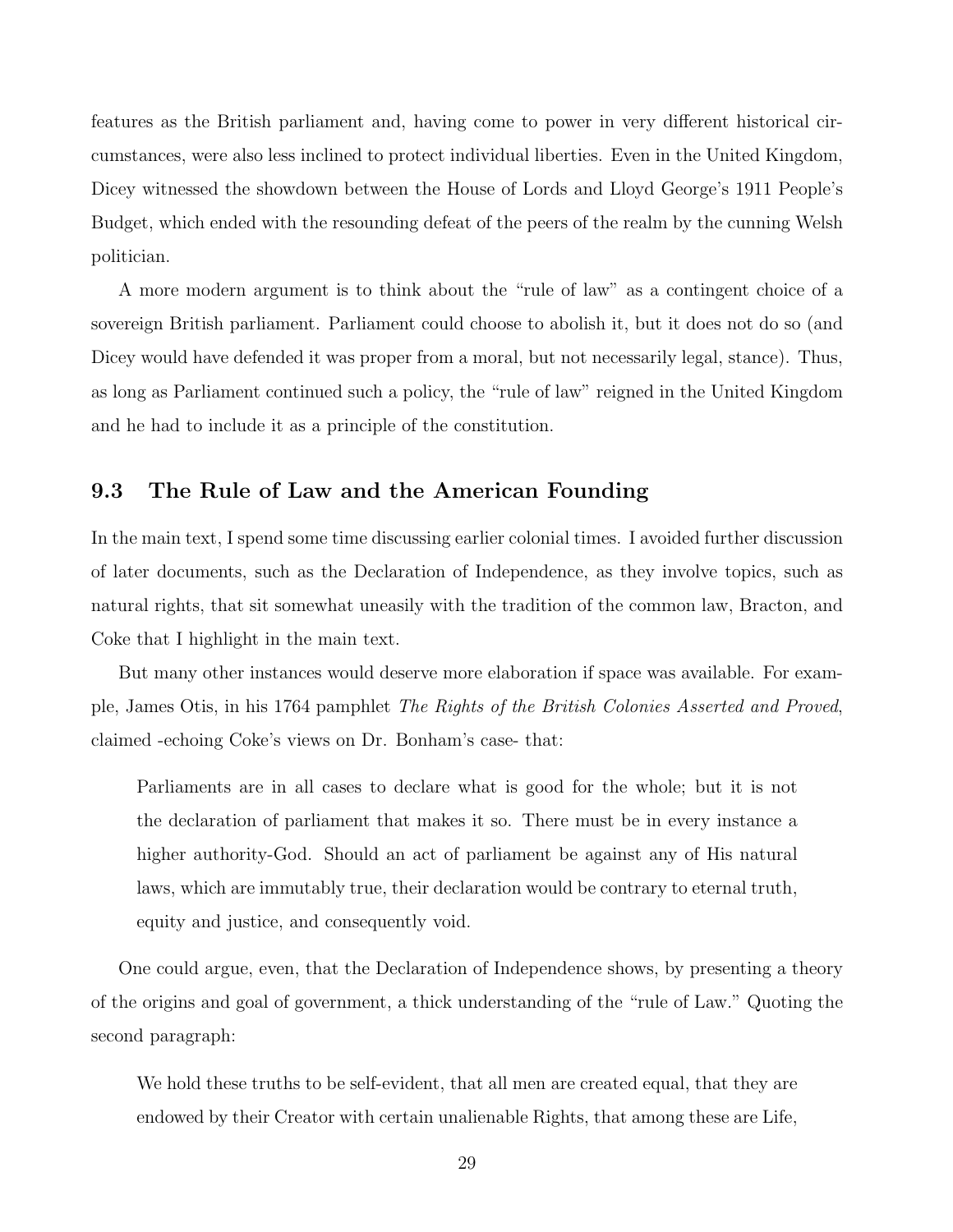Liberty and the pursuit of Happiness.–That to secure these rights, Governments are instituted among Men, deriving their just powers from the consent of the governed, –That whenever any Form of Government becomes destructive of these ends, it is the Right of the People to alter or to abolish it, and to institute new Government, laying its foundation on such principles and organizing its powers in such form, as to them shall seem most likely to effect their Safety and Happiness.

It is worthwhile to re-read these well-known words. The first sentence tells us that, for our Founding Fathers, the existence of rights for all persons was "self-evident." The second sentence tells us that legal systems ("Governments") are legitimate only when they respect individual rights. The third sentence is the most radical: when "any Form of Government" becomes incompatible with these rights, it is the right of "the People" to create a new legal system. In other words, the American Founding conceived the rule of law as the supremacy of norms that allow "Life, Liberty and the pursuit of Happiness."

#### 9.4 A Note on Hitler's Polycracy

Broszat's 1981 monograph that I cite in the main text demolished the older view, common in the English-speaking world, of a monolithic national-socialist state. This image was more the product of Joseph Goebbels' success as an evil propagandist than of thorough historiographic study (although acute contemporaries, such as Neumann, 2009, had already observed this pattern by the early 1940s).

Hitler created this polycracy partly because his capricious nature lacked any interest in daily managerial activities (the last meeting of his cabinet was on February 4, 1938!), partly as a way to make his subordinates fight each other. This struggle played a triple purpose.

First, by pitting the national-socialist leaders against one another, Hitler precluded the rise any of them as an effective rival. Second, because of his social Darwinian *Weltanschauung*, he believed that the person who could survive bureaucratic infights was the kind of leader Germany required. Third, because it isolated Hitler from unpopular policies undertaken by his associates.

Ian Kershaw, the most celebrated of Broszat's student, called historians' attention to the expression "working towards the Führer" used by Wener Willikens, the State Secretary in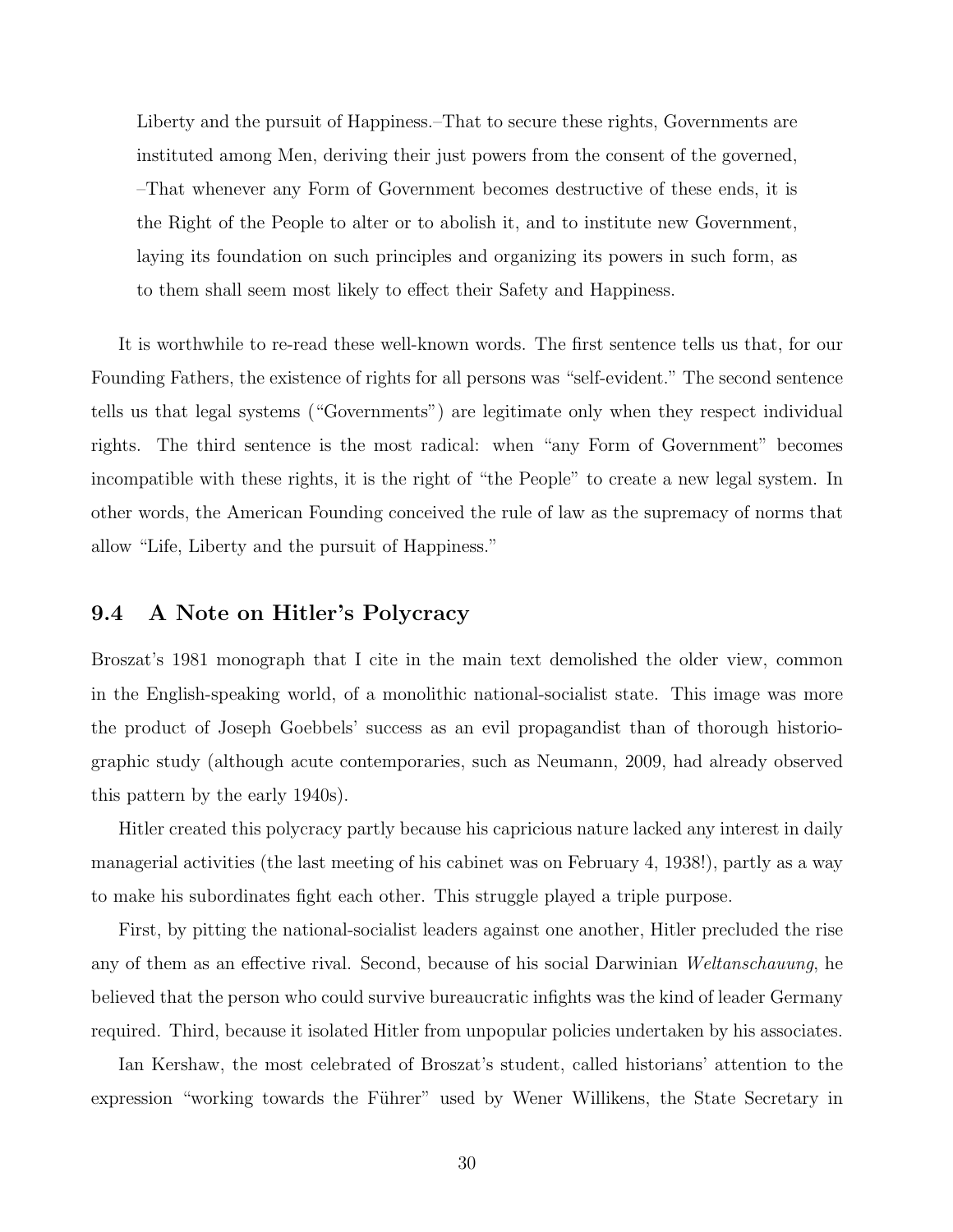the Prussian Ministry of Agriculture (Kershaw, 1993). "Working towards the Führer" meant that civil servants should take the initiative in acting in ways Hitler "intends to realise sooner or later" and be sure that they would realize "sudden legal confirmation of his work." This principle created, nevertheless, a dynamic regime with an inherent tendency toward increased radicalization, as civil servants struggled to outdo each other in guessing the Führer's preferences toward an evermore aggressive policy.

### 9.5 A Note on Parliamentary Sovereignty and the Colonies

In the main text, I discuss how the key issue behind American independence was the extent of parliamentary power in the American colonies. The colonial elites understood that parliamentary sovereignty would, sooner or later, encroach on their liberties. On the other hand, the British leaders were adamant about the need to assert parliamentary sovereignty, not only among the moderate Lord North's supporters but also, but even more so, among the opposition Rockingham Whigs (see Reid, 1991, for a careful documentation). A set of rich and growing American colonies directly linked to the Crown without passing through Westminster was a potential source of revenue and power for the King, who could use these resources to undo the conquests of the Glorious Revolution. This was not a paranoid thought: George III used the revenue and positions from Ireland (which, at the time, still had its own parliament) precisely for that purpose.<sup>39</sup> Also, the Whigs had witnessed with horror the reassertion of royal power in Sweden in 1772 against the Riksdag of the Estates. At the end of the day, the British elites decided they would rather lose the colonies than engender a revival of the monarchy's prerogatives.

Both Reid (1991) and Shain (2015) have defended that one can interpret the American Revolution as a "backward movement": a desire of the colonials to go back to the ancient English constitution in opposition to 17th century developments. In that sense, one could argue that *Magna Carta* lives more in the current constitutional order of the United States

<sup>&</sup>lt;sup>39</sup> One could even imagine a British king moving the court to Philadelphia if the American colonies, after a few additional decades of population growth and prosperity, had become the dominant force in the Empire. This is not an outrageous possibility: the Portuguese prince regent moved to Rio de Janeiro in 1808. Even if João VI was reacting to the Napoleonic invasion, another conflict or confluence of events may have induced a later Hanoverian king to move the court of St. James.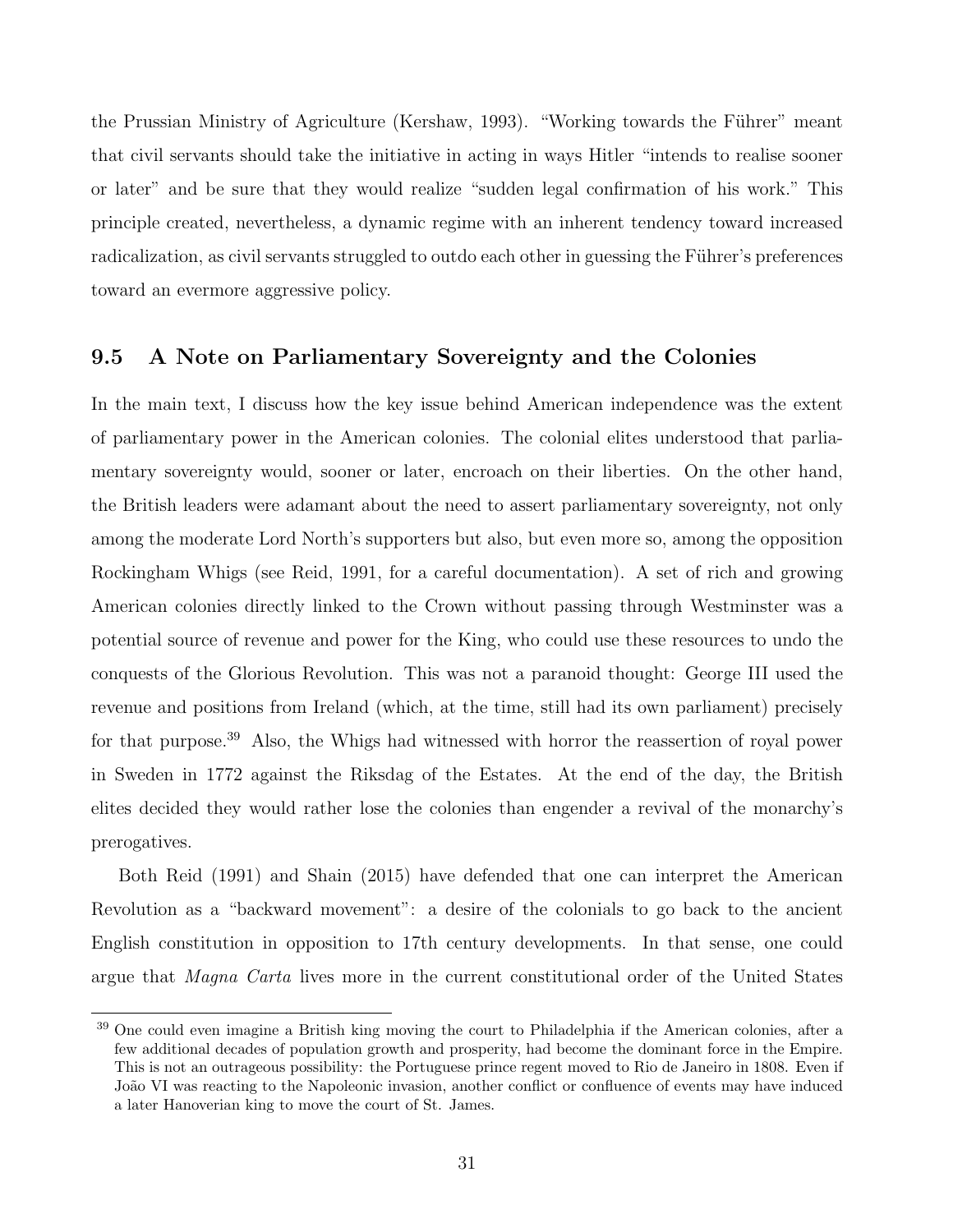than in the United Kingdom, despite the nationalistic overtones of the celebrations on the east side of the Atlantic Ocean. Reid's and Shain's interpretation, however, downplays some of the more radical implications of colonial thought and of the dynamism of the language of natural rights that became widespread among many writers in the new United States.<sup>40</sup> For this alternative, more radical tradition, see Yirush (2011).

### 9.6 A Note on Magna Carta and American Pageantry

*Magna Carta* also prominently appears in colonial pageantry. In a popular but not too subtle engraving from 1768, John Dickinson, author of *Letters from a Farmer in Pennsylvania*, appears holding a manuscript of his book while resting on a volume entitled *Magna Carta*. In an even less subtle reference, the 1775 seal of the colony of Massachusetts displays a free citizen holding a copy of *Magna Carta* in one hand and a sword in the other. Fisher (2004) provides a fascinating record of the visual images of the American founding.

### 9.7 A Note on the History of the Rechtsstaat

As I explained in the main text, the word *Rechtsstaat* was invented in 1798 by J.W. Petersen (1758-1815). Petersen, in a stroke of rhetorical genius, opposed the defenders of a constitutional state (*Rechts-Staats-Lehrer* ) with the defenders of the law of the state (*Staats-Rechts-Lehrer* ). This was a transparent differentiation between what I have called in the main text the "rule by" norms" and the "rule of law."

A concise yet penetrating exposition of the idea of the *Rechtsstaat* and its historical evolution appears in Böckenförde  $(1991).<sup>41</sup>$  In this history, it is interesting to remember that von Mohl, the great popularizer of the term *Rechtsstaat*, published the first learned commentary on the U.S. constitution in Germany (Mohl 1824). Mohl was also familiar with Joseph Story's and James Kent's work and commented on them for the German public. The influence between

<sup>&</sup>lt;sup>40</sup> Although one could argue that the use of the natural rights language was the only option available once the defense of the "liberties of the English" was rhetorically impossible after the Declaration of Independece.

<sup>&</sup>lt;sup>41</sup> Both as a legal philosopher and as a former judge of the Federal Constitutional Court of Germany, Ernst-Wolfgang Böckenförde has made fundamental contributions to the idea of the "rule of law" and limited government. Böckenförde's insights are sadly underappreciated in the U.S.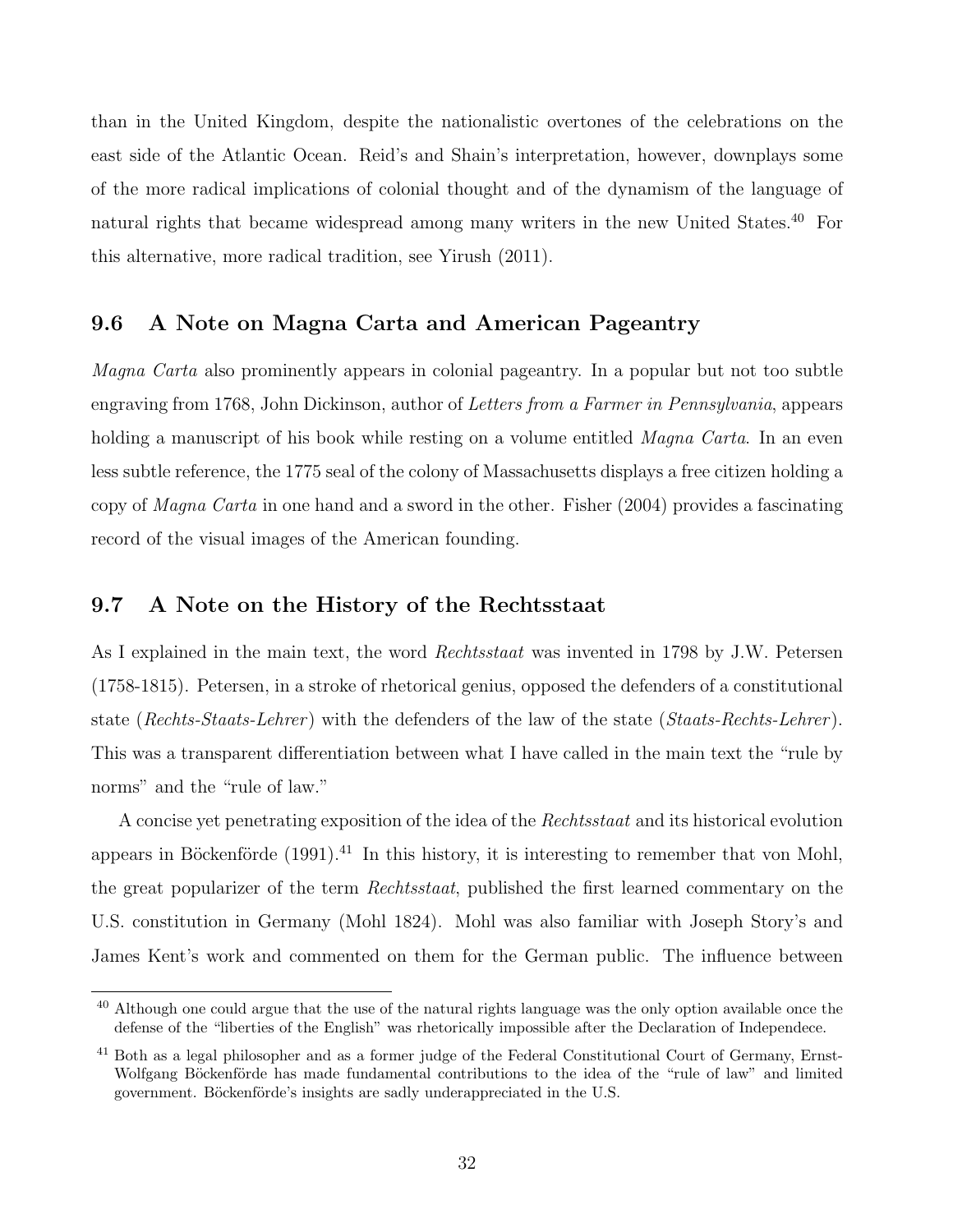U.S. and German legal thought is a two-way street.

In the main text, I summarized how the original idea of the *Rechtsstaat* was devoid of material content by legal theorists from around 1848 to 1914. During the interwar years and, in particular, after World War II, a reaction in Germany aimed to add back not only the traditional liberal contents, but also democratic (i.e., political rights) and social considerations (i.e.. the welfare state). For example, in Article 28(1), the *Grundgesetz* requires the basic laws of the Länder to create republican, democratic, and social constitutional states (*Die verfassungsm¨aßige Ordnung in den L¨andern muß den Grunds¨atzen des republikanischen, demokratischen und sozialen Rechtsstaates*).<sup>42</sup> One could think about the democratic and social constitutional state as the thickest interpretation of the "rule of law."

Interestingly enough, this was the only time the original text of the *Grundgesetz* explicitly used the expression *Rechtsstaat* as a principle of the Federation. Two later amendments added references to *rechtsstaatliche* (the actual existence of "rule of law" or of a constitutional state).<sup>43</sup> In 1992, Article 22 was modified to include the constitutional state as part of the European Union goals under which the Federal Republic could participate in the integration project. In 2009, Article 16 was changed to allow the extradition of a German citizen to another European Union country or to an international court as long as the "rule of law" is satisfied.

The memory of 1933-1945 also explains why Germany insists on calling the former Democratic Republic an *Unrechtsstaat*, an "unconstitutional state," without any legitimacy and without any real base of support beyond the soviet ballonets.

### 9.8 Rechtsstaat v. the "Rule of Law"

*Rechtsstaat* is translated into the romance languages as some variation of "state of law" (*Civitas in legibus posita* in Latin, *l'Etat de droit* in French, *Estado de derecho* in Spanish, *Stato di diritto* in Italian). In the French legal tradition, there is a useful distinction due to Carré de Malberg (1861-1935) between *l'Etat l´egal* (the legal state) and the *l'Etat de droit* (the constitutional

<sup>42</sup> The terminology *social constitutional state* is due to Hermann Heller (1891-1933); see Heller (1930).

<sup>&</sup>lt;sup>43</sup> This expression also encompasses content such as the German equivalent of the U.S. Supreme Court's strict scrutiny, the principle of proportionality, and the application of equity principles in cases of hardship. See Sobota (1997) for details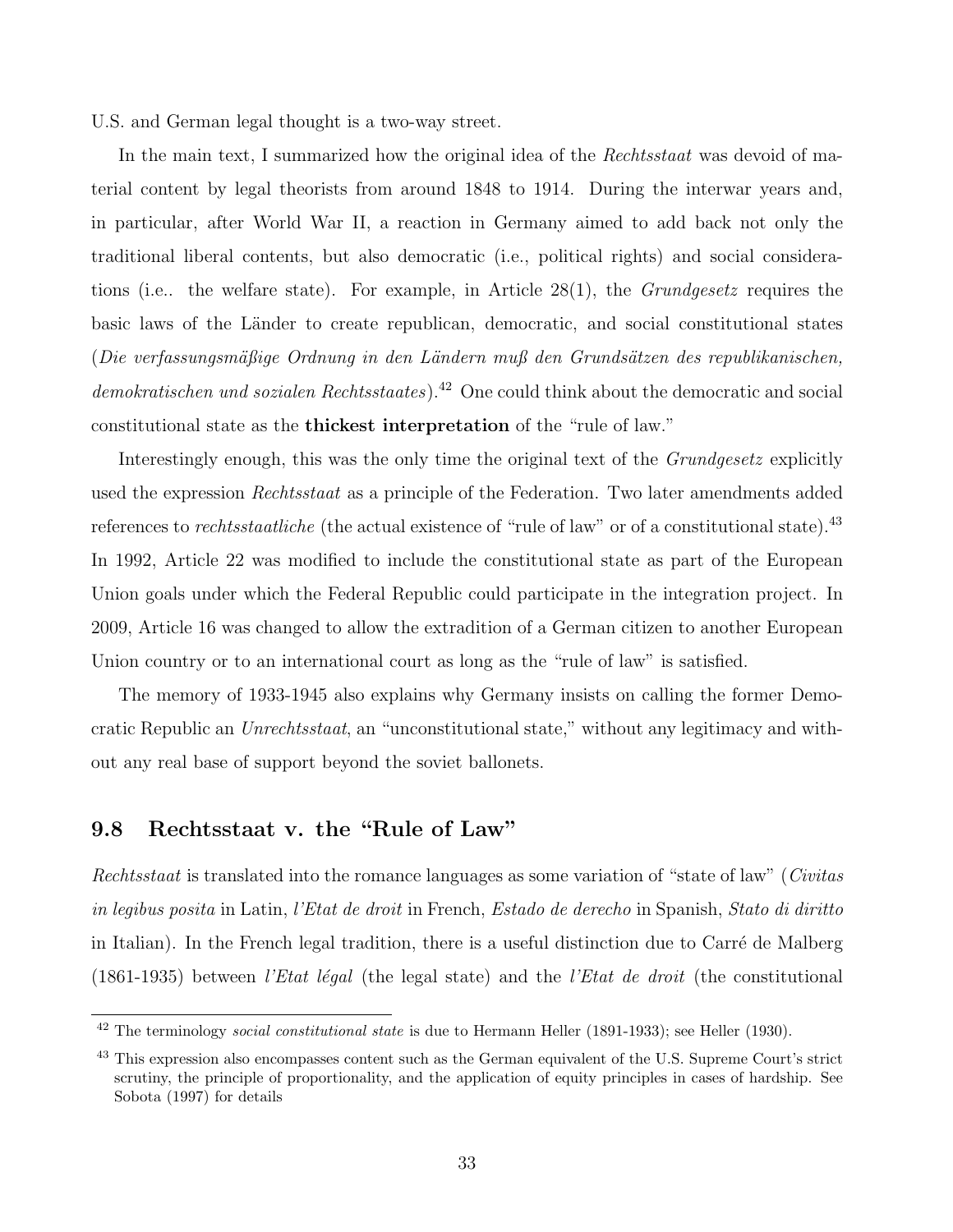state), which makes clear the difference between a formalist and a substantive interpretation of the "rule of law."

An interesting case happened in South Africa: after the fall of apartheid, the first provisional constitution talked about the constitutional state, but the final constitution switched to the "rule of law." The switch raised a number of interesting questions of interpretation (see Venter, 2012).

Even if in my native Spanish, "Estado de derecho" (or "Estado social y democrático de derecho" as proclaimed in Article 1 of the 1978 Spanish constitution) is the default expression, I have always been fonder of the "rule of law." The English formulation (*imperio de la ley* in Spanish) captures better the idea of law as the foundation of well-ordered liberty, independently of whether the law is created by a government or is the product of a spontaneous order. Roman law triumphed in medieval Europe without the support (and often against the opposition) of territorial sovereigns (Berman, 1983). The idea of the *Rechtsstaat* cannot handle these phenomena.

### 9.9 Hayek and the Rule of Law

As I mentioned in the main text, Hayek hold a formalist view of the "rule of law" in his early work. However, Bruno Leoni's influence on Hayek's view on what law is and how it evolves was so deep that there are few traces left of this formalism in Hayek's later work (compare Leoni, 1991, with Hayek, 2012). In Hayek's defense, he stated in *The Constitution of Liberty* his belief that the procedural requirements embodied in the "rule of law" went a long way to ensure freedom.

## 9.10 A Note on the Enabling Act and the Weimar's Republic Constitution

The Enabling Act of March 24, 1933 was officially known as the Law to Remedy the Distress of the People and the Reich (*Gesetz zur Behebung der Not von Volk und Reich*). For all practical purposes, it gave unlimited power to the German Chancellor and it avoided the need to formally scrap the Weimar Republic's Constitution, which was still theoretically on the statute books in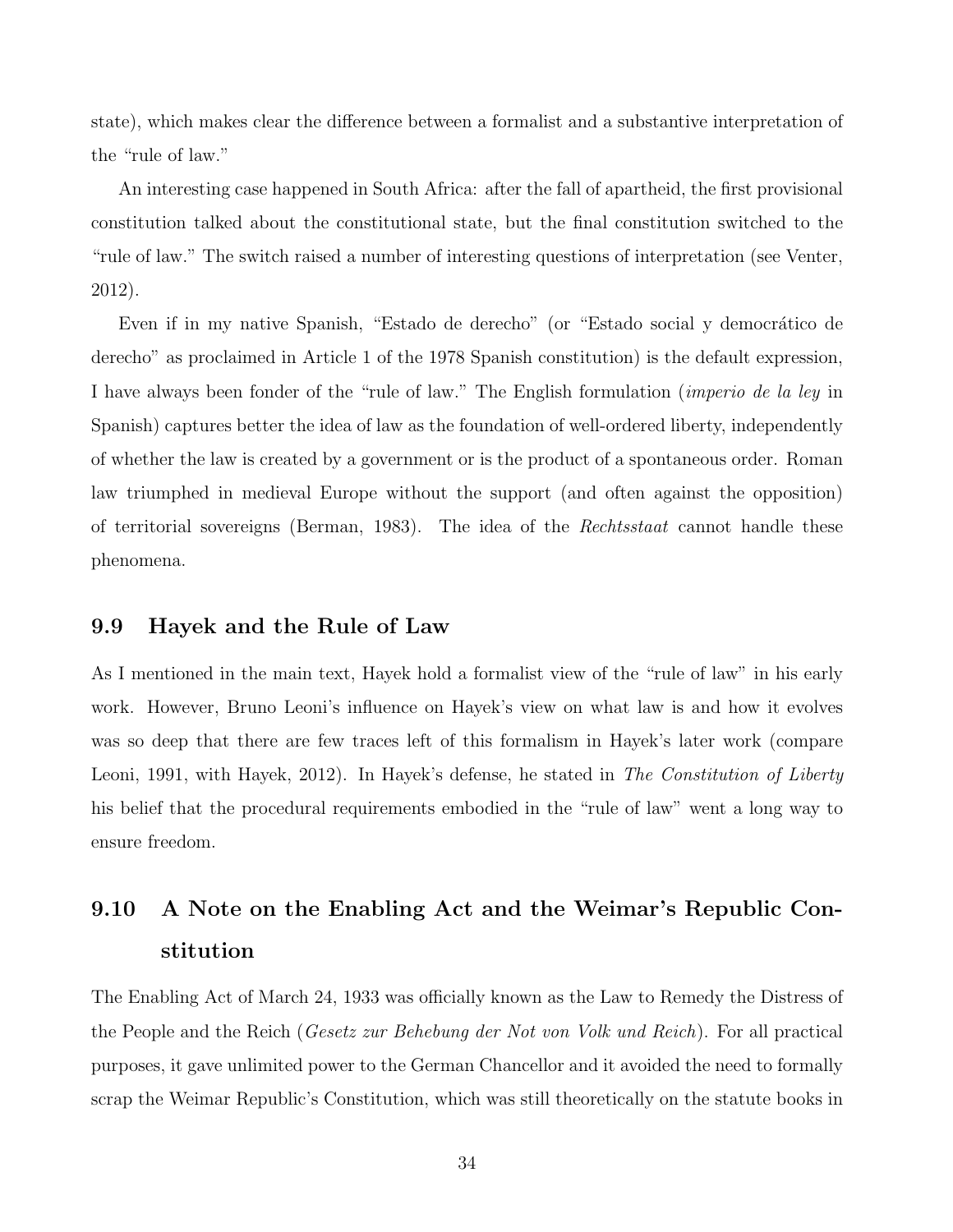1945.

While it is often argued that the Enabling Act shows that the legal path toward a dictatorship is open within democracies, the actual facts are more nuanced. The elections of March 5, 1933, had occurred under widespread, state-sanctioned violence and terror against left-wing parties (Ernst Thämann and the rest of the KPD leadership had been arrested, the leadership of the SPD was in exile in Prague, and on the day of the election, SS, SA, and Stahlhelm members menacingly monitored the voting stations as auxiliary police to "nudge" voters in the national direction). Despite these unacceptable conditions, the socialist and communist parties managed to elect 201 seats, only 15 short of the seats required to block the Enabling Act even without the support of any of the centrist parties. Given the results of the previous election, held under much fairer conditions on November 6, 1932, there is little doubt that the left-wing parties would have obtained enough votes to prevent the passing of the Enabling Act if the March election had been held even with a modicum of impartiality.

More interesting, from the perspective of the "rule of law," is Article 48 of the Weimar Constitution, which allowed the president to pass emergency decrees authorizing the use of force and the suspension of fundamental rights without the approval of the *Reichstag*. Carl Schmitt (2004), with his disturbing legal prowess, used Article 48 to probe the limits of the concepts of sovereignty and rights more deeply than nearly all other thinkers of the 20th century. See also Vinx (2015) for Carl Schmitt's debate with Hans Kelsen about the limits of constitutional law and presidential dictatorship.

### References

- [1] Allan, T.R.S. (2001) *Constitutional Justice. A Liberal Theory of the Rule of Law*. Oxford University Press.
- [2] Berman, Harold J. (1983). *Law and Revolution: The Formation of the Western Legal Tradition*. Harvard University Press.
- [3] B¨ockenf¨orde, Ernst Wolfgang (1991). *State, Society, and Liberty: Studies in Political Theory and Constitutional Law*. Berg.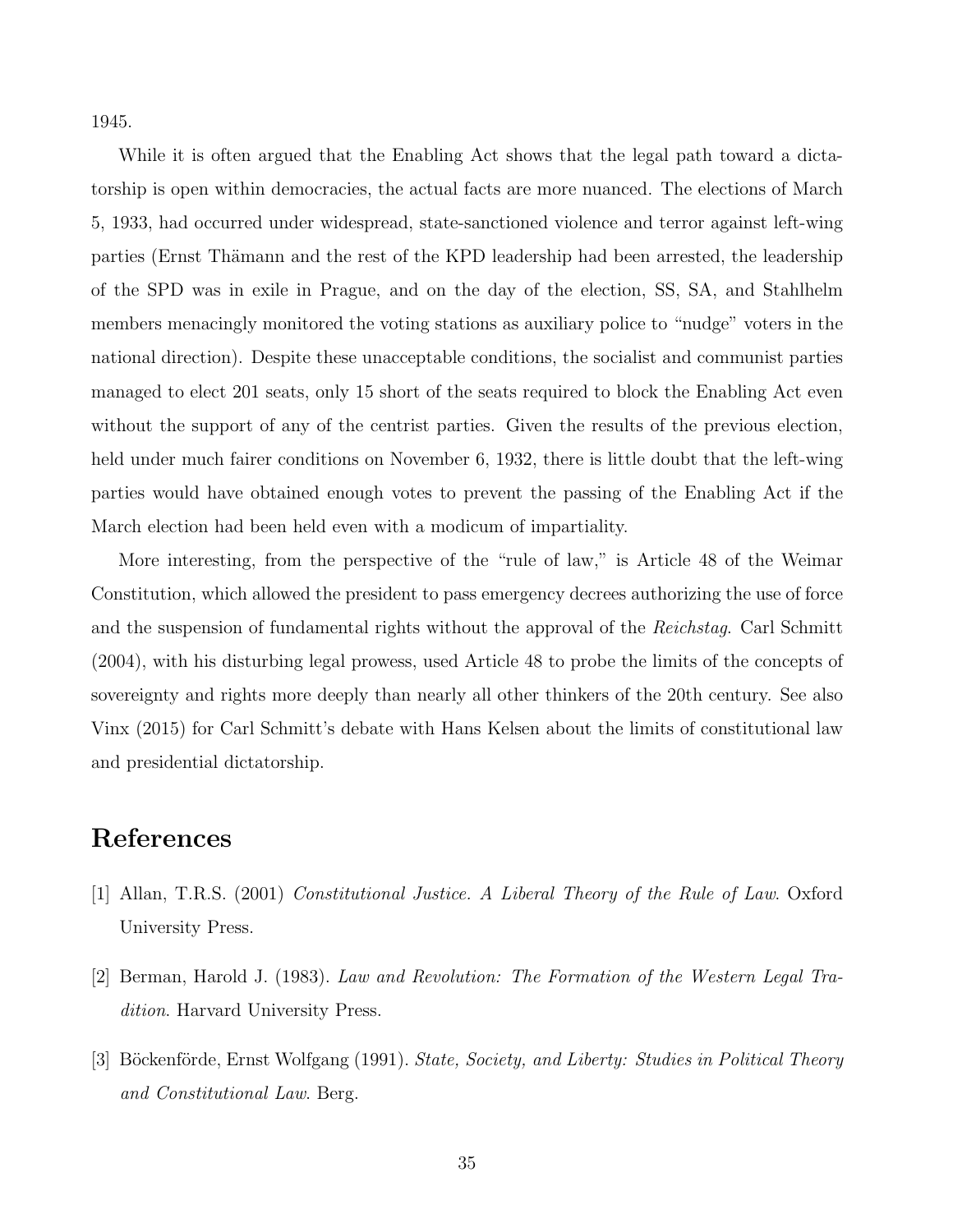- [4] Broszat, Martin (1981). *The Hitler State: The Foundation and Development of the Internal Structure of the Third Reich*. Longman.
- [5] Dicey, A.V. (1885). *An Introduction to the Study of the Law of the Constitution*. Available at http://files.libertyfund.org/files/1714/0125*Bk.pdf*
- [6] Finnis, John (2011). *Natural Law and Natural Rights*. Oxford University Press; Second edition.
- [7] Fischer, David Hackett (2004). *Liberty and Freedom: A Visual History of America's Founding Ideas*. Oxford University Press.
- [8] Hayek, Friedrich A. (2011) *The Constitution of Liberty: The Definitive Edition*. University of Chicago Press.
- [9] Hayek, Friedrich A. (2012) *Law, Legislation and Liberty: A New Statement of the Liberal Principles of Justice and Political Economy*. Routledge Classics.
- [10] Heller, Hermann (1930). *Rechtsstaat oder Diktatur?* J.C.B. Mohr.
- [11] Kershaw, Ian (1993). "'Working Towards the Führer.' Reflections on the Nature of the Hitler Dictatorship." *Contemporary European History* 2, 103-118.
- [12] Lawson, Frederick Henry (1968). *The Oxford Law School, 1850-1965*. Clarendon Press.
- [13] Leoni, Bruno (1991). *Freedom and the Law*. Liberty Fund; Third edition
- [14] Mohl, Robert von (1824). *Das Bundes-Staatsrecht Der Vereinigten Staaten Von Nord-Amerika. Erste Abtheilung.* J.G. Cotta.
- [15] Neumann, Franz L. (2009). *Behemoth. The Structure and Practice of National Socialism 1933-1944*. Ivan R. Dee.
- [16] Raz, Joseph (1979). "The Rule of Law and its Virtue." In Raz, Joseph. *The Authority of Law: Essays on Law and Morality*. Oxford University Press.
- [17] Reid, John Phillip (1991). "Constitutional History of the American Revolution: The Authority of Law." University of Wisconsin Press.